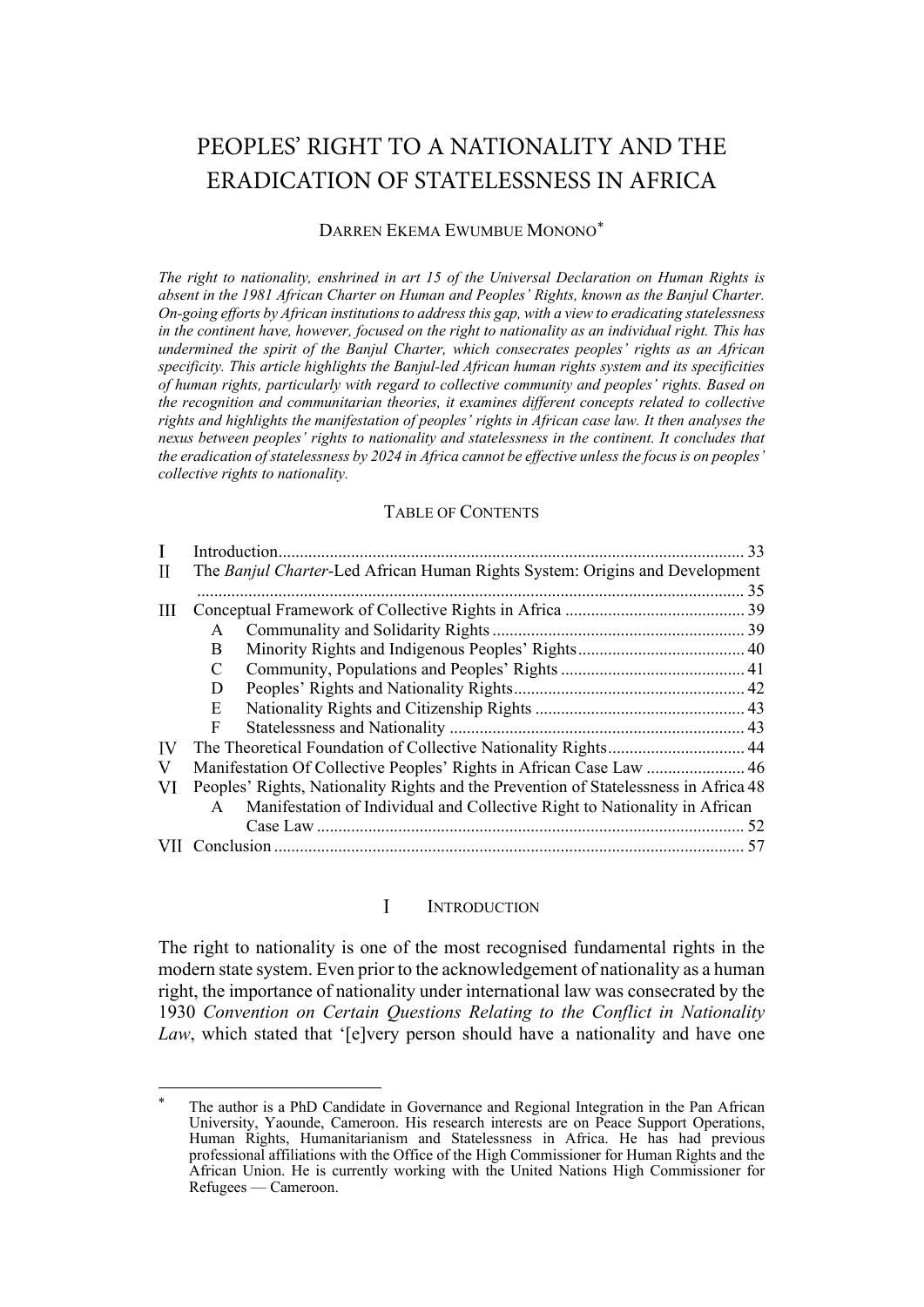nationality only'.[1](#page-1-0) The 1948 *Universal Declaration on Human Rights* ('*UDHR*'), in its art 15 acknowledged nationality as a human right, by stating that: 'Everyone has the right to a nationality' and 'No one shall be arbitrarily deprived of his nationality nor denied the right to change his nationality'.[2](#page-1-1) The right is further consecrated in other international human rights instruments such as the *International Convenant on Civil and Political Rights* ('*ICCPR*'), the 1989 *Convention on the Rights of the Child* and the *American Convention on Human Rights*.[3](#page-1-2)

<span id="page-1-7"></span>In Africa, the right to nationality is guaranteed and enjoyed by eight Afro-Arab countries who, collectively, are members of the Arab Maghreb Union ('AMU'), the African Union's Regional Economic Communities ('REC'), the Arab League, the Arab World, the Islamic World, and the Middle East and North Africa Region ('MENA') of international organisations such as the United Nations High Commissioner for Refugees ('UNHCR'). [4](#page-1-3) Here, the right is consecrated in art 29 of the revised 2004 *Arab Charter on Human Rights*, [5](#page-1-4) and art 7 of the *Covenant of the Rights of the Child in Islam*. [6](#page-1-5) Despite its recognition by the Afro-Arab and Islamic members, the right to nationality is not part of the Organisation of African Union ('OAU') and African Union ('AU') led African human rights system that governs some 48 countries of sub-Saharan Africa based on the 1981 *African Charter on Human and Peoples' Rights* ('*Banjul Charter*')[.7](#page-1-6)

<span id="page-1-8"></span>This article seeks to examine the on-going efforts by African human rights institutions, civil society organisations and the African Union in addressing the right to nationality in the continent with a view to eradicating statelessness. It describes the Banjul-led African human rights system, its origins and development. It presents a conceptual and theoretical framework to understand the various concepts and issues associated with collective rights in Africa, including their consecration by the case law of African human rights institutions. It highlights the particular characteristics of the questions of nationality and statelessness in the continent that have not been addressed by the existing regional and international instruments. It further analyses the nexus between peoples' rights as enshrined in the *Banjul Charter* and the right to a nationality. It concludes by demonstrating that the eradication of statelessness in Africa by 2024 as advocated

<span id="page-1-0"></span><sup>1</sup> *Convention on Certain Questions Relating to the Conflict of Nationality Laws*, opened for signature 12 April 1930, 179 LNTS 89 (entered into force 1 July 1937).

<span id="page-1-1"></span><sup>2</sup> *Universal Declaration of Human Rights*, GA Res 217A (III), UN GAOR, 3rd sess, 183rd plen mtg, UN Doc A/810 (10 December 1948).

<span id="page-1-2"></span><sup>3</sup> *International Covenant on Civil and Political Rights*, opened for signature 19 December 1966, 999 UNTS 171 (entered into force 23 March 1976) art 24(3) ('*ICCPR*'); *Convention on the Rights of the Child*, opened for signature 20 November 1989, 1577 UNTS 3 (entered into force 2 September 1990) art 7; *American Convention on Human Rights*, opened for signature 22 November [1969, 1144 UNTS 123](http://classic.austlii.edu.au/cgi-bin/LawCite?cit=1969%201144%20UNTS%20123) (entered into force 18 July 1978) art 20.

<span id="page-1-4"></span><span id="page-1-3"></span><sup>4</sup> The countries are Algeria, Egypt, Libya, Mauritania, Morocco, Tunisia, Sudan and Somalia.

<sup>5</sup> See *Arab Charter on Human Rights*, opened for signature 22 May 2004, reprinted in 12 Intl Human Rights Rep 893 (entered into force 15 March 2008) art 29: (1) Every person has the right to a nationality, and no citizen shall be deprived of his nationality without a legally valid reason; (2) The state parties shall undertake, in accordance with their legislation, all appropriate measures to allow a child to acquire the nationality of his mother with regard to the interest of the child; (3) No one shall be denied the right to acquire another nationality in accordance with the applicable legal procedures of his country.

<span id="page-1-5"></span><sup>6</sup> See *Covenant on the Rights of the Child in Islam*, opened for signature 28 June 2005, OIC/9- IGGE/HRI/2004/Rep.Final, art 7.

<span id="page-1-6"></span><sup>7</sup> *African Charter on Human and Peoples' Rights*, opened for signature 27 June 1981, 1520 UNTS 217 (entered into force 21 October 1986) arts 19–24 ('*Banjul Charter*').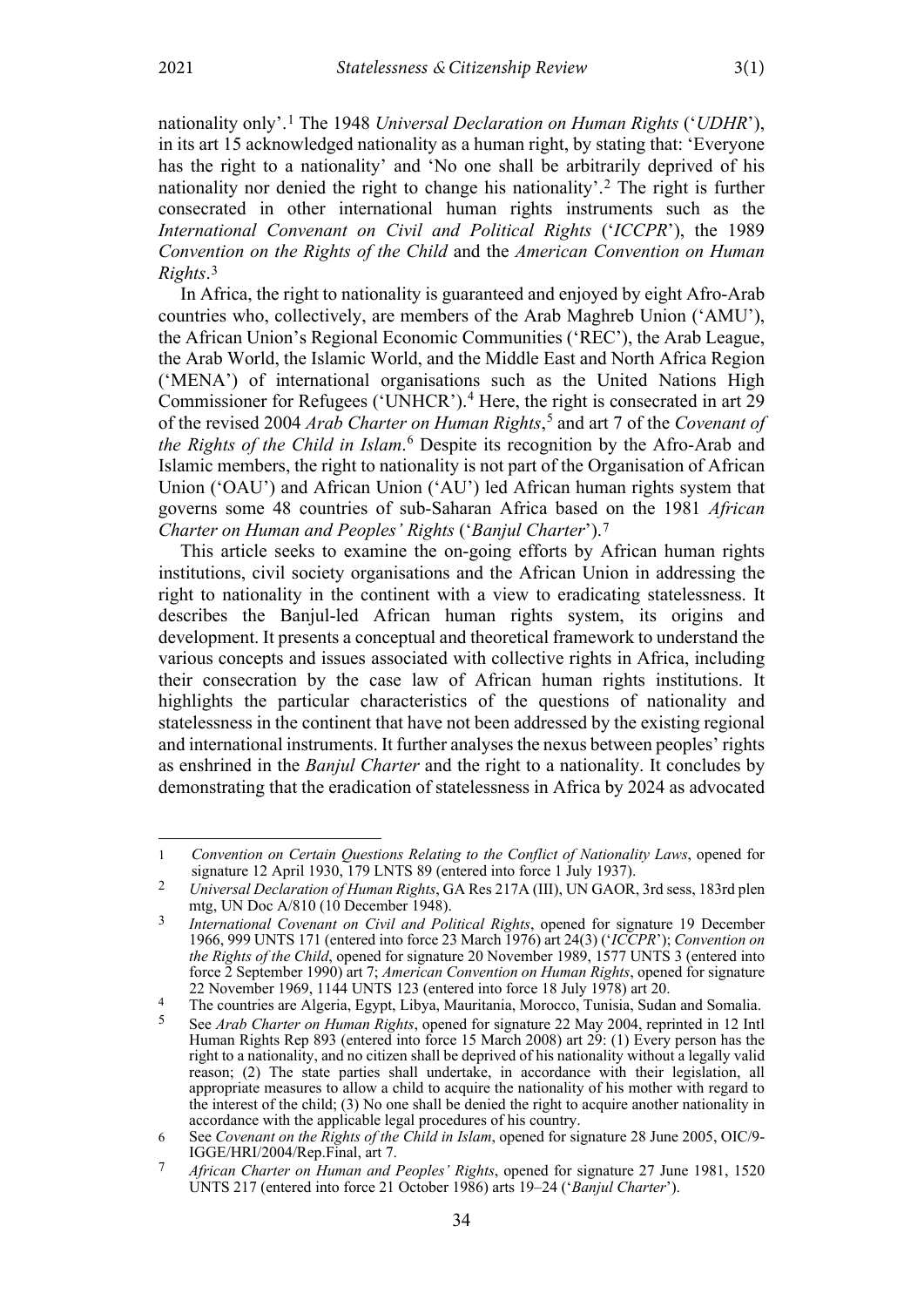by UNHCR-led global campaigns might not meet the target if it does not include collective and peoples' rights to nationality.[8](#page-2-1)

The significance of the study cannot be overstated. Apart from individual human rights issues, the right to nationality and the prevention of statelessness in Africa could also be addressed as a specific African problem through the peoples' rights perspective of human rights, which is a unique African perspective. This will be an opportunity for the continent to provide its own solutions to this problem in accordance with the AU's policy of 'Africa Solutions to African Problems'.[9](#page-2-2) In fact, global stakeholders such as UNHCR and the Institute of Statelessness and Inclusion have carried out extensive research and published works on the subject. Unfortunately, global stakeholders have been unable to capture the aspect of collective peoples' rights regarding the right to nationality in a more rigorous and systematic manner, in order to shape it into a solution to the problem of eradicating statelessness.

Within the African perspective, therefore, the right to nationality, like the right to development provided for in art 22 of the *Banjul Charter*, is both an individual right and a peoples' right, which should be reflected in the new Protocol.[10](#page-2-3) The essence of this African perspective on human rights is not so much weighed on the concept of peoplehood, but rather on the collectivity and solidarity of rights on the continent. Finally, the study falls in line with Aspiration 6 of the African Union's *Agenda 2063: An Africa whose Development is People-driven, Relying on the Potential of African People*. [11](#page-2-4)

#### <span id="page-2-0"></span>THE *BANJUL CHARTER*-LED AFRICAN HUMAN RIGHTS SYSTEM: ORIGINS AND  $\rm II$

### <span id="page-2-6"></span>DEVELOPMENT

The history of human rights has often been categorised into three broad periods namely: pre-colonial, colonial and post-colonial periods. Scholars such as Ibrahima Fall have argued that although human rights were undocumented during the pre-colonial period, there is evidence of structured traditional societies in which basic human rights were respected.<sup>[12](#page-2-5)</sup> During the colonial period, Africans enjoyed limited political, economic, social and cultural rights. There were human

<span id="page-2-1"></span><sup>8</sup> 'Ending Statelessness', *United Nations High Commissioner for Refugees* (Web Page) <https://www.unhcr.org/en-au/ending-statelessness.html>.

<span id="page-2-2"></span>The notion of 'African Solutions' was first expressed in the 1993 'Declaration of the Assembly of Heads of State and Government on the Establishment within the OAU of a Mechanism for Conflict Prevention, Management and Resolution' (1994) 13(2–3) *Refugee Survey Quarterly* 174. It has gone on to be an expression used by African policy organs and scholars to mean the justifiable need for greater African responsibility, autonomy and the imperative to develop indigenous conflict prevention and management capacities: see Chrysantus Ayangafac, 'African Solutions to African Problems: In Search of the African Renaissance', *Institute for Security Studies* (Web Page, 9 July 2009) <https://issafrica.org/amp/iss-today/african-solutions-to-african-problems-in-search-of-theafrican-renaissance>.

<span id="page-2-3"></span><sup>10</sup> The African Union has, since 2015, been drafting a protocol to the *African Charter on Human and Peoples Rights* on the right to a nationality and the eradication of statelessness in Africa: African Union, African Commission on Human and Peoples' Rights, *Draft Protocol to the African Charter on Human and Peoples' Rights on Certain Aspects of the Right to a Nationality and the Eradication of Statelessness in Africa* (adopted September 2015) ('*Draft Protocol to the African Charter*').

<span id="page-2-4"></span><sup>11</sup> See 'Agenda2063: Our Aspirations for the Africa We Want', *African Union* (Web Page) [<https://au.int/en/agenda2063/aspirations>](https://au.int/en/agenda2063/aspirations).

<span id="page-2-5"></span><sup>12</sup> See Ibrahima Fall, 'Des structures possibles à l'échelon régional africain pour la promotion des droits de l'homme' (1977) 22 *Revue Sénégalaise de Droit* 69, 69–79.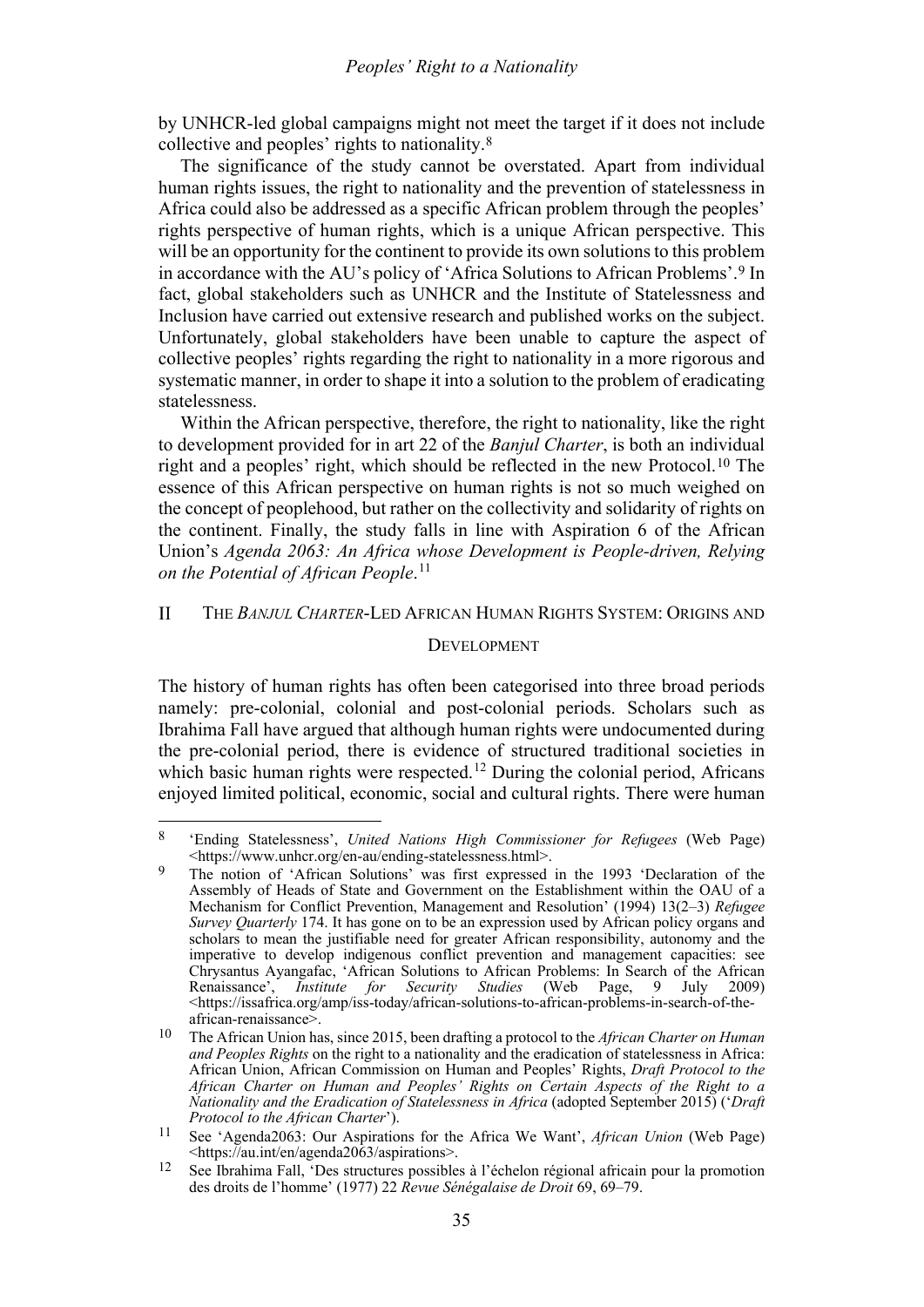rights abuses due to political repression, economic exploitation and socio-cultural assimilation. This time period was also marked by an increase in the documentation of human rights abuses, and the adoption of international human rights instruments such as the *UDHR* of 1948, the *ICCPR* of 1966 and the *International Convenant on Economic, Social and Cultural Rights* ('*ICESCR*') of 1966 at the global level and the 1950 *European Convention on Human Rights* and the 1969 *American Convention on Human Rights* at the regional level.<sup>[13](#page-3-1)</sup>

<span id="page-3-0"></span>The clamour for political rights, especially the right to self-determination within the frame of the *ICCPR* and *ICESCR*, was at the forefront of the struggle by African people for decolonisation and independence between 1960s and the 1980s, which in some contexts involved liberation wars.<sup>[14](#page-3-2)</sup> There were also widespread political exclusions and discriminations within the African states resulting in armed conflicts, poor governance and human rights violations. During this period, the OAU recognised liberation movements as representing African people living under colonial and white-dominated regimes in Southern Africa.[15](#page-3-3)

The people-centered perspective to human rights was largely influenced by the 1976 *Universal Declaration of the Rights of Peoples* ('*Algiers Declaration*'), which among other things, listed these peoples' rights in its 30 articles to include the rights to existence; to self determination; the right to a national and cultural identity; to minority rights, and the guarantees of these rights.<sup>[16](#page-3-4)</sup> These collective peoples' rights developed in the *Algiers Declaration* were therefore incorporated in the *Banjul Charter* in 1981. To address the diverse human rights issues in Africa, the continent has developed a distinct system based on the *Banjul Charter*, with specific regional institutions, mechanisms and values which are consistent with the universality principles of the international human rights system. The African human rights system highlights the fact that cultural relativism, local realities, and specificities are very important in the African human rights system. Carlson Anyangwe for instance posits that:

Regional human rights systems are critical in contemporary human rights development. They play an important complementary role in reinforcing international standards and machinery. They provide the means by which human rights concerns can be addressed within the particular social, historical, and political context of the region. Moreover, when it comes to human rights implementation, the universal human rights system relies heavily on regional human rights arrangements.<sup>[17](#page-3-5)</sup>

According to Jean Désiré Ingange-wa-Ingange, the 'African Human Rights System' refers to 'the regional system of norms and institutions for enforcing

<span id="page-3-1"></span><sup>13</sup> See Jean Désiré Ingange-wa-Ingange, 'The African Human Rights System: Challenges and Prospects' (LLD Thesis, University of South Africa 2010) 8–9; *ICCPR* (n [3\)](#page-1-7); *International Covenant on Economic, Social and Cultural Rights*, opened for signature 16 December 1966, 993 UNTS 3 (entered into force 3 January 1976) art 1 ('*ICESCR*'); *Convention for the Protection of Human Rights and Fundamental Freedoms*, opened for signature 4 November 1950, 213 UNTS 221 (entered into force 3 September 1953); *American Convention on Human Rights* (n [3\)](#page-1-7).

<span id="page-3-3"></span><span id="page-3-2"></span><sup>14</sup> See *ICCPR* (n [3\)](#page-1-7) art 1; *ICESCR* (n [13\)](#page-3-0) art 1.

<sup>15</sup> See Elizabeth Schmidt, *Foreign Intervention in Africa: From the Cold War to the War on Terror* (Cambridge University Press 2013) 103.

<span id="page-3-4"></span><sup>16</sup> See *Universal Declaration of the Rights of Peoples* (4 July 1976) Preamble <http://permanentpeoplestribunal.org/wp-content/uploads/2016/06/Carta-di-algeri-EN-2.pdf> ('*Algiers Declaration*').

<span id="page-3-5"></span><sup>17</sup> See Carlson Anyangwe, 'Obligations of States to the African Charter on Human and Peoples Rights (1998) 10 *African Journal of International and Comparative Law* 625, 625.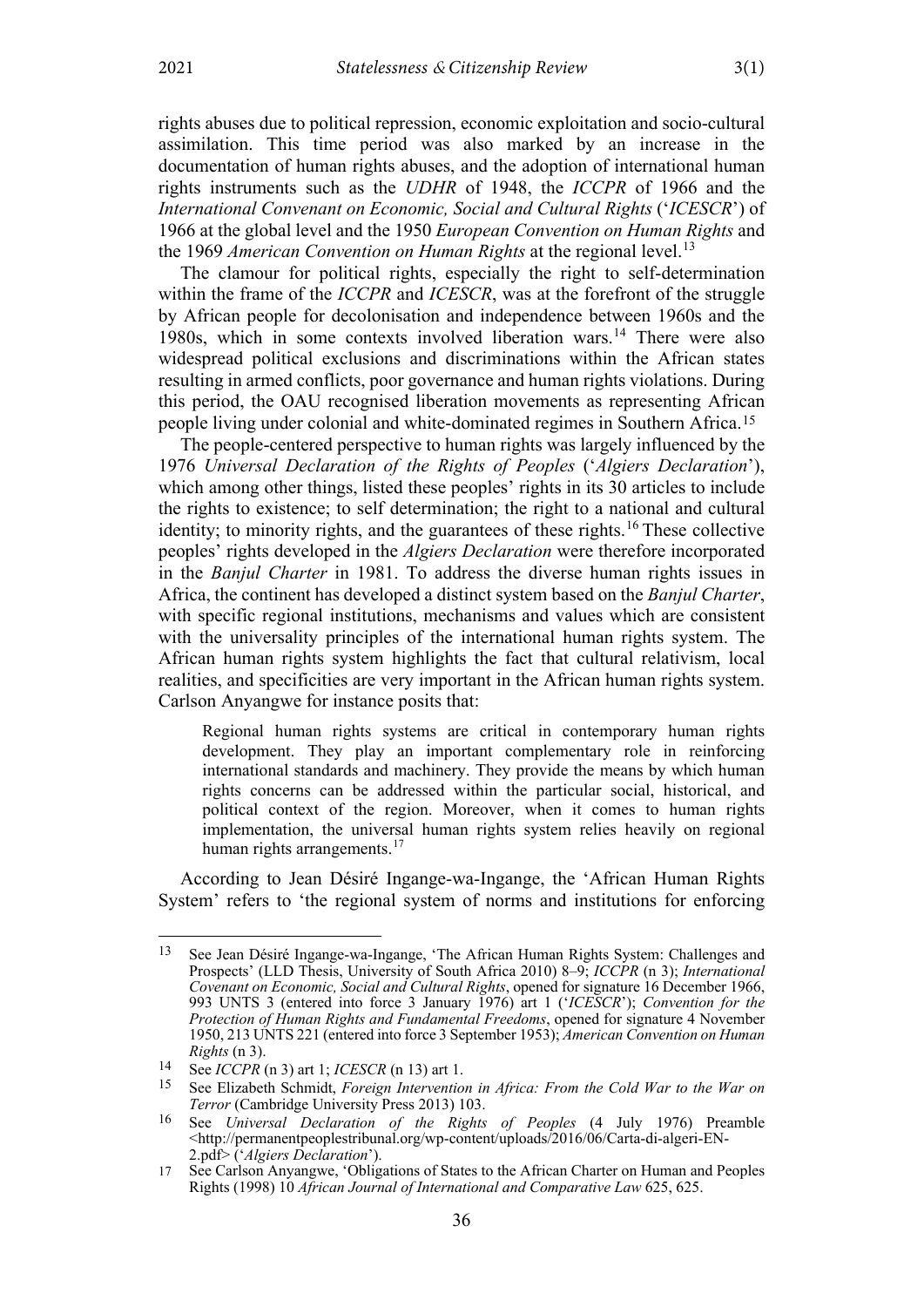human and peoples' rights in Africa, or rather, a collectivity of mechanisms enforcing and protecting the rights of the African people.<sup>[18](#page-4-0)</sup> It is the normative framework and architecture that exists in the promotion and protection of human and peoples' rights on the continent both under the OAU and its successor AU.<sup>[19](#page-4-1)</sup>

The instruments established under the OAU-led African human rights system include the OAU *Convention on Specific Aspects Governing Refugees in Africa*, the 1981 *Banjul Charter*, and the 1990 *African Charter on the Rights and Welfare of the Child*. Under the AU, new instruments were added, which include the 2003 *Protocol to the African Charter on Human and Peoples' Rights on the Rights of Women in Africa* ('*Protocol on the Rights of Women in Africa*'), the 2008 *Protocol on the Statute of the African Court of Justice and Human Rights* ('*Protocol on the African Court of Justice*'), the 2009 *African Union Convention for the Protection and Assistance of Internally Displaced Persons in Africa* ('*Kampala Convention*'), and the 2018 AU *Protocol to the African Charter on Human and Peoples' Rights on the Rights of Persons with Disabilities in Africa* ('*Protocol on the Rights of Persons with Disabilities in Africa*').[20](#page-4-2) The mechanisms and institutions responsible for the enforcement of these continental human rights instruments include the African Commission on Human and Peoples Rights established in 1987, the African Committee of Experts on the Rights and the Welfare of the Child established in 2001, and the African Court on Human and Peoples' Rights ('the Court') established in 2004. It also includes the AU Secretariat for the Development of African International Law in Arusha, and the African Commission on International Law in Addis Ababa, Ethiopia.

Historically, one can trace the origin of the African human rights system to the 1979 OAU Summit in Monrovia when the Organisation took the lead in galvanising people of influence, emminent jurists, civil society organisations and the International Court of Justice to redress widespread human rights abuses across African states. Through its Assembly Resolution 115(XVI) of July 1979, the OAU created a Committee of Experts headed by Senegalese jurist, Keba M'baye, to draft a Human Rights Charter as well as its promotion and protection mechanisms. It is against this backdrop that the *Banjul Charter* was established as an indigenous African instrument to safeguard, protect and promote fundemental civil, political, economic, cultural and social rights at individual and collective levels.<sup>[21](#page-4-3)</sup>

<span id="page-4-0"></span><sup>18</sup> Ingange-wa-Ingange, 'The African Human Rights System: Challenges and Prospects' ([n 13\)](#page-3-0) 16.

<span id="page-4-1"></span><sup>19</sup> Vincent O Nmehielle, 'Development of the African Human Rights System in the Last Decade' (2004) 11(3) *Human Rights Brief* 1.

<span id="page-4-2"></span><sup>20</sup> *Protocol to the African Charter on Human and Peoples' Rights on the Rights of Women in Africa*, opened for signature 1 July 2003, OAU Doc CAB/LEG/66.6 (entered into force 25 November 2005) ('*Protocol on the Rights of Women in Africa*); *Protocol on the Statute of the African Court of Justice and Human Rights*, opened for signature on 1 July 2008 (not yet in force) ('*Protocol on the African Court of Justice*'); *African Union Convention for the Protection and Assistance of Internally Displaced Persons in Africa*, opened for signature 23 October 2009 (entered into force 6 December 2012) ('*Kampala Convention*'); *Protocol to the African Charter on Human and Peoples' Rights on the Rights of Persons with Disabilities in Africa*, opened for signature 29 January 2018 (not yet in force) ('*Protocol on the Rights of Persons with Disabilities in Africa*').

<span id="page-4-3"></span><sup>21</sup> Assembly of the African Union, *Resolution on the Preparation of a Preliminary Draft on An African Charter on Human and Peoples' Rights Providing, Inter Alia, for the Establishment of Bodies to Promote and Protect Human and Peoples' Rights*, Doc No AGH/Res115(XVI),  $16<sup>th</sup>$  ord sess, 17–20 July 1979 called on the Secretary-General of the OAU to: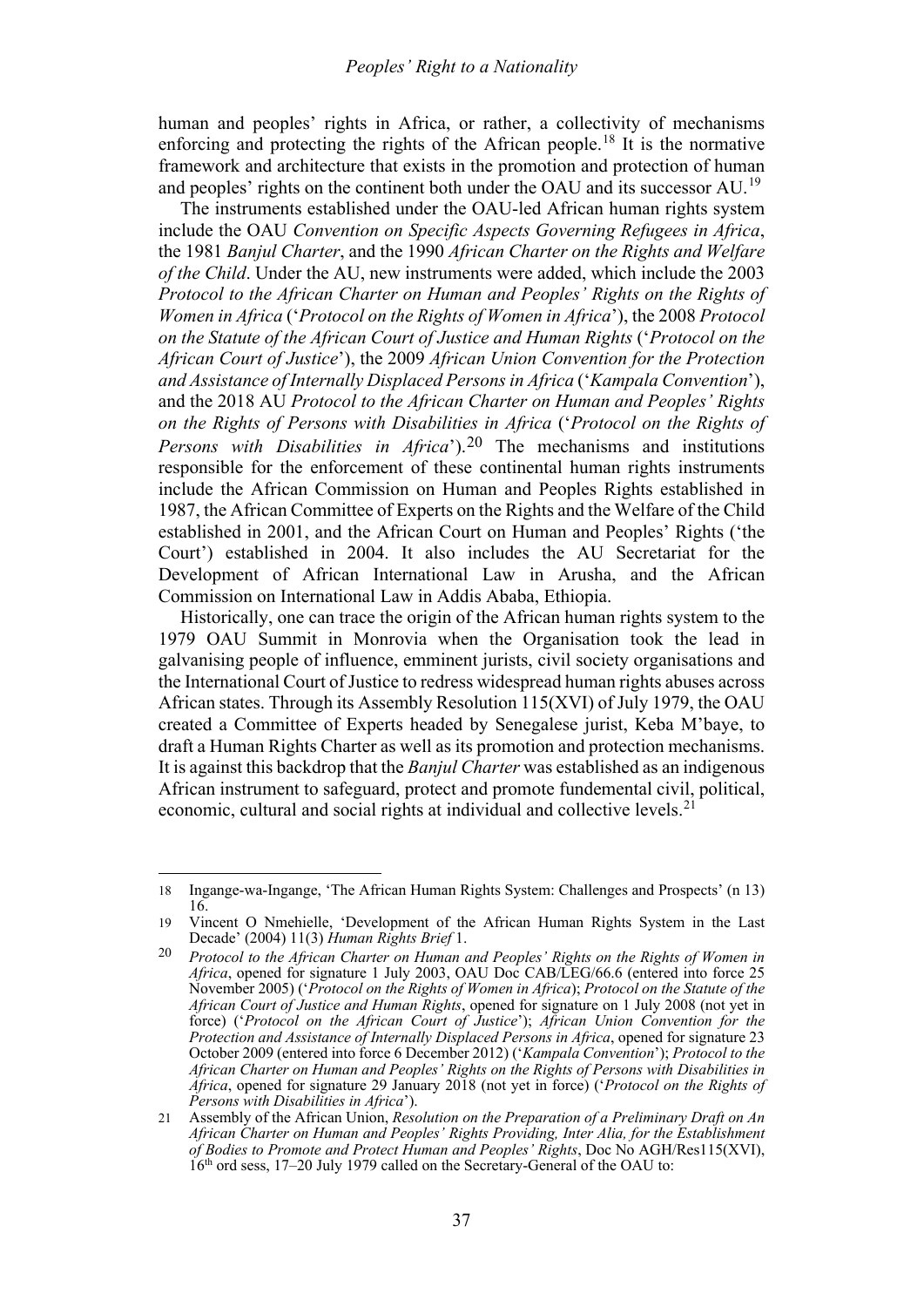The *Banjul Charter* was a human rights document built on political compromise at the peak of Cold War politics in the continent. It was therefore a compromise between the states advocating people-centred socialist systems with collective and solidarity rights on the one hand, and the liberal African countries advocating individual rights, on the other.<sup>[22](#page-5-0)</sup> It was also a compromise among the OAU political priorities at the time, based on principles such as the respect for sovereignty, non-interference in the internal affairs of member states, independence and self-determination, and the total liberation of Africa through the fight against colonialism and racist regimes.  $23$ 

The *Charter* has the distinction of being the only international instrument to provide a detailed exposition of the rights of peoples, which is spelt out in arts 19– 24. Although it does not define the concept of peoples, it lists out the following rights and entilements to be enjoyed as peoples' rights, namely, the right of all peoples to equality (art 19); the right to existence and self-determination (art 20); the right to dispose freely of wealth and natural resources (art 21); the right to economic, social and cultural development (art 22); the right to national and international security (art 23), and the right to a general satisfactory environment  $(art 24).^{24}$  $(art 24).^{24}$  $(art 24).^{24}$ 

<span id="page-5-6"></span>Some scholars have justified the rationale for the emergence of peoples' rights in the African human rights system. For instance, Maurice Glélé-Ahanhanzo holds that the concept of 'people' was the expression of the African struggle for independence, which was peoples' struggle.[25](#page-5-3) Pierre-Francois Gonidec argues that the *Charter*'s affirmation of peoples' rights was a logical continuation of the OAU's support to national liberation movements, which represented the oppressed African people.[26](#page-5-4) He makes the distinction between 'external self-determination' and 'internal self-determination' in which a people can enjoy within the contours of its national boundaries. He finally argues that 'Peoples' in the *Banjul Charter* refers to citizens of a state, those endowed with the political right to vote in accordance with art 13(1) of the *Banjul Charter*. Advocate of 'internal selfdetermination', UO Umozurike goes further to include the right of minorities to self-determination, with respect to state sovereignty and territorial integrity.<sup>[27](#page-5-5)</sup> Keba M'baye also argues that peoples' rights may be understood as a modern

<sup>(</sup>a) Draw the attention of Member States to certain international conventions whose ratification would held to strengthen Africa's struggle against certain scourge, especially apartheid and racial discrimination, trade imbalance and mercenaryism; (b) organise as soon as possible, in an African capital, a restricted meeting of highly qualified exerts to prepare a preliminary draft of a 'African Charter on Human and Peoples' Rights' providing, inter alia, for the establishment of bodies to promote and protect human and peoples' rights.

<span id="page-5-0"></span><sup>22</sup> See generally Emmanuel Wonyu, 'Un support juridique pour la protection la démocratie en Afrique: La Charte Africaine des Droits de l'Homme et des Peuples' (1992) 8 *Afrique 2000: Revue africaine de politique internationale* 29 (copy on hand with the author).

<span id="page-5-1"></span><sup>23</sup> ibid.<br> $24$  See.

<span id="page-5-2"></span>See *Banjul Charter* (n [7\)](#page-1-8).

<span id="page-5-3"></span><sup>25</sup> See generally Maurice Glélé-Ahanhanzo, 'Introduction à la Charte Africaine des Droits de l'Homme et des Peuples' in C A Colliard (ed) *Droit et libertés à la fin du XXe siècle: influence des données économiques et technologiques: Études Offertes* (Pedone 1984) 511 (copy on hand with the author).

<span id="page-5-4"></span><sup>26</sup> See Pierre-François Gonidec, 'La Charte Africaine des Droits de l'Homme et des Peuples' (1983) 209–10 *Le Mois en Afrique* 22.

<span id="page-5-5"></span><sup>27</sup> See U O Umozurike, 'The African Charter on Human and Peoples' Rights' (1983) 77(4) *American Journal of International Law* 902–12.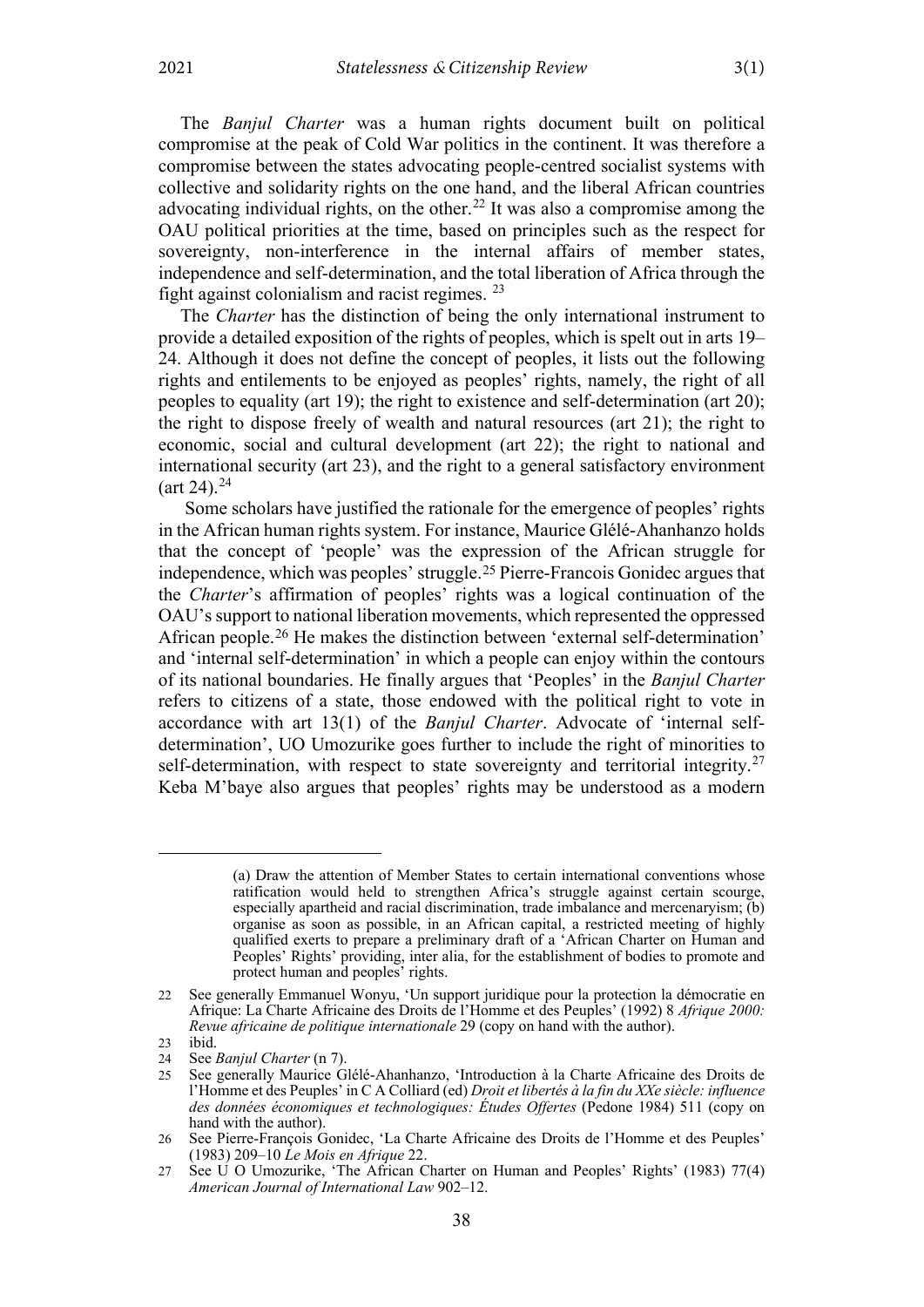answer to African political problems of neo-colonialism, foreign domination and the bloc policy.[28](#page-6-2)

The *Banjul Charter* adopted by the OAU remained in force until the inception of the African Union in 2002. Under the OAU, a distinct African human right system was progressively put in place as Protocols to the *Banjul Charter*, which included the 1987 African Commission on Human and Peoples Rights, and the 1990 *African Charter for the Rights and Welfare of the Child*. Since then, the AUled African human rights system has been improved with the previously mentioned instruments based on the *Banjul Charter*: the 2003 *Protocol on the Rights of Women in Africa*, the 2004 *Protocol on the African Court of Justice*, the 2009 *Kampala Convention* and the 2018 AU *Protocol on the Rights of Persons with Disabilities in Africa*.

However, one of the greatest weaknesses of the *Charter* is the absence of the right to nationality, which could be enjoyed at individual, group and collective levels. There has been explicit structural discrimination, not only against individuals, but also against whole communities and ethnic groups who constitute people protected by arts 19–24 of the 1981 *Banjul Charter*. This gap has been conspicuous due to violations of individual rights to nationality for political reasons in the continent.[29](#page-6-3) More importantly, there have also been instances of collective denial, deprivation and discrimination against specific communities, groups and peoples in the continent, leading to mass statelessness.[30](#page-6-4)

#### <span id="page-6-0"></span> $III$ CONCEPTUAL FRAMEWORK OF COLLECTIVE RIGHTS IN AFRICA

As a framework of analysis, the study will examine the various concepts and theories related to the right to nationality. It will also clarify and highlight the differences in the use of collective and group rights terms such as the 'communality' and 'solidarity rights', minority and indigenous rights, community and peoples' rights, peoples' nationality rights, and nationality and statelessness.

#### A *Communality and Solidarity Rights*

<span id="page-6-1"></span>Ronald Garet, for instance, has developed a model to categorise and differentiate fundamental rights into three, based on 'personhood, communality and sociality'.<sup>[31](#page-6-5)</sup> According to him, personhood is the ground for individual rights whose objective is self-achievement. Communality, on the other hand, is the ground for rights of groups to maintain themselves and to pursue their distinctive course.[32](#page-6-6) Finally, sociality is the ground for the right of the existence of states and other artificial groupings created by humankind.[33](#page-6-7) The protection of collective

<span id="page-6-2"></span><sup>28</sup> See Keba M'baye, 'Le droit au développement comme droit de l'homme' (1972) 5(2–3) *Revue Des Droits de l'Homme* 503.

<span id="page-6-3"></span><sup>29</sup> There are many instances on these violations. One popular example is the deprivation of Kenneth Kuanda's nationality. On this case and the repercussions, see Georges Nzongola-Ntalaja, 'Citizenship, Political Violence and Democratization in Africa (2004) 10(4) *Global Governance* 403.

<span id="page-6-4"></span><sup>30</sup> See, eg, Lisa Schlein, 'Mass Expulsion of Congolese from Angola Could Spark Humanitarian Crisis<sup>7</sup>, *VOA News* (online, 16 October 2018) <https://www.voanews.com/africa/massexpulsion-congolese-angola-could-spark-humanitarian-crisis>.

<span id="page-6-5"></span><sup>31</sup> Ronald Garet, 'Communality and Existence: The Right of Groups' (1983) 56 (5) *Southern California Law Review* 1001, 1016.

<span id="page-6-6"></span> $\frac{32}{33}$  ibid 1002.

<span id="page-6-7"></span>ibid 1008–9.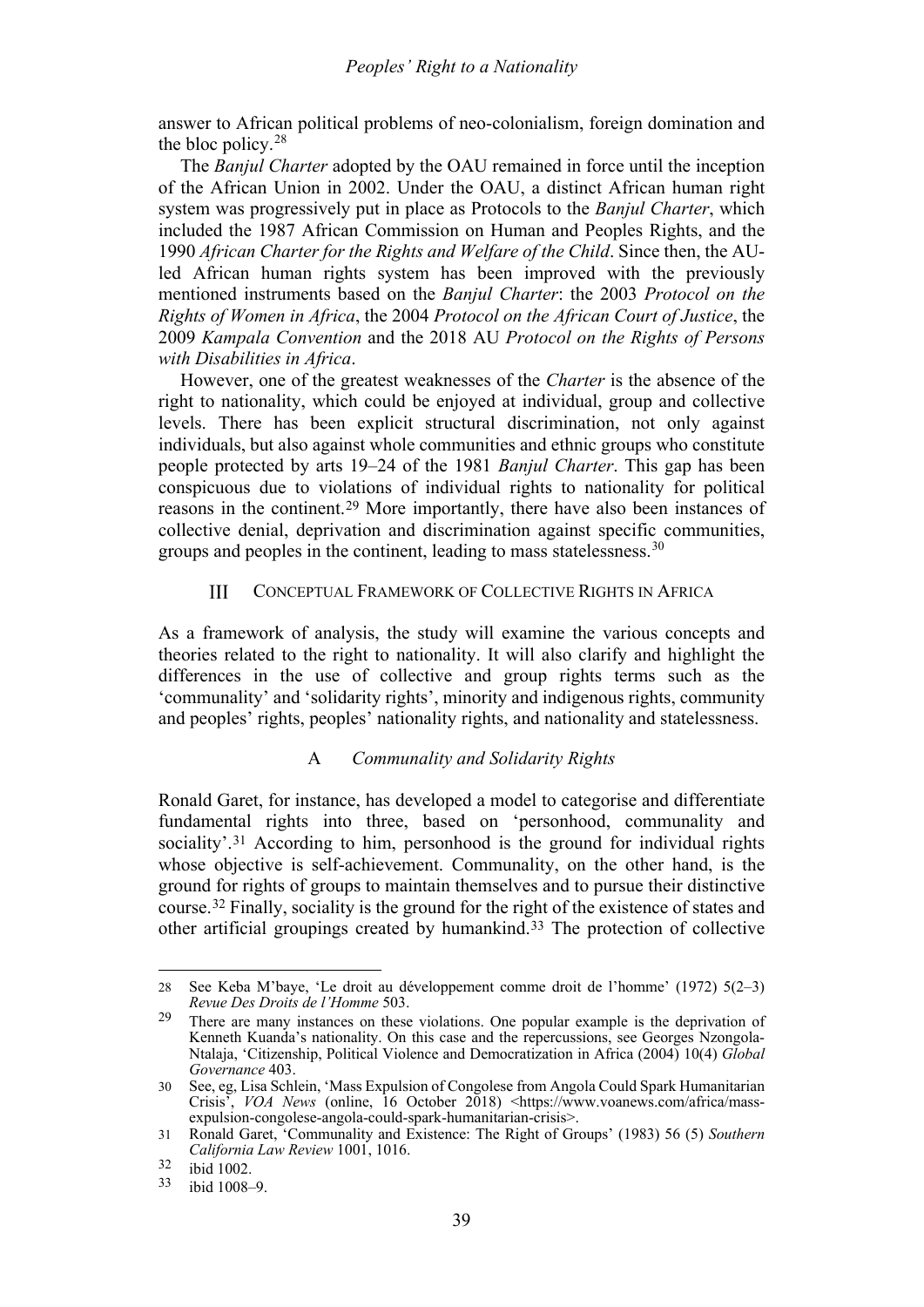<span id="page-7-1"></span>

rights, therefore, does not automatically flow out of the protection of individual rights. Central to the enjoyment of such rights is the perception by the group that they are distinct from other members of the national political community and the recognition by others of this specificity. The recognition of such communities by African Governments, including the putting in place of mechanisms to enable them to enjoy the right of nationality, is therefore very important.

### B *Minority Rights and Indigenous Peoples' Rights*

<span id="page-7-0"></span>Minority rights are the individual rights as applied to members of a racial, ethnic, religious, linguistic, or gender communities. The individual as well as collective dimensions of minority rights are embedded in art 3 of the 1992 United Nations *Declaration on the Rights of Persons Belonging to National or Ethnic, Religious and Linguistic Minorities* as well as in Francesco Capotorti's 1977 *Study on the Rights of Persons Belonging to Ethnic and Linguistic Minorities*.[34](#page-7-2) Athanasia Akermark, Will Kymlicka and Will Norman argue that there are four types of minorities: national minorities, immigrant minorities, religious minorities, and sui generis groups, which include stateless people with citizenship or rights.<sup>[35](#page-7-3)</sup>

On the other hand, the rights of indigenous people came to light in 1989 when the Organization of American States elaborated a draft *Declaration on the Rights of Indigenous People*, which was approved in 1997.<sup>[36](#page-7-4)</sup> The rights of indigenous peoples are, however, encapsulated in the United Nations *Declaration on the Rights of Indigenous Peoples* ('*UNDRIP*'), which affirms that 'indigenous peoples possess collective rights, which are indispensable to their existence, wellbeing, and integral development as peoples.' [37](#page-7-5) Article 33 of the *UNDRIP* further states that:

<span id="page-7-7"></span>Indigenous peoples have the right to determine their own identity or membership in accordance with their customs and traditions. This does not impair the right of indigenous individuals to obtain citizenship of the States in which they live.

Indigenous peoples' rights also have a strong cultural bond to land. John Borrows calls such a bond 'landed citizenship.'<sup>[38](#page-7-6)</sup> James Minahan's study highlights some 420 national groups and indigenous peoples in the world who may risk statelessness as they are not recognised by nation-states of the contemporary

<span id="page-7-2"></span><sup>34</sup> *Declaration on the Rights of Persons Belonging to National or Ethnic, Religious and Linguistic Minorities*, GA Res 47/135, UN GAOR, 47th sess, 92nd plen mtg, UN Doc A/RES/47/135 (18 December 1992); Francesco Capotorti, Special Rapporteur, *Study on the Rights of Persons Belonging to Ethnic, Religious and Linguistic Minorities*, UN Doc E/CN.4/Sub.2/384/Add.1–7 (1979).

<span id="page-7-3"></span><sup>35</sup> See Athanasia Akermark, *Justification of Minority Protection in International Law* (Kluwer 1997); Will Kymlicka and Will Norman (eds), *Citizenship in Diverse Societies* (Oxford University Press 2000).

<span id="page-7-4"></span><sup>36</sup> See Organization of American States, Inter-American Commission on Human Rights, *Annual Report*, Doc No AG/RES 1022 (XIX-O/89), 9<sup>th</sup> plenary sess, 18 September 1989; Organization of American States, *Proposed American Declaration on the Rights of Indigenous Peoples*, Doc No AG/RES 1479 (XXVII-O/97), 7<sup>th</sup> plenary sess, 5 June 1997.

<span id="page-7-5"></span><sup>37</sup> Albert Kwokwo Barume, *Land Rights of Indigenous Peoples in Africa: With Special Focus on Central, Eastern and Southern Africa* (IWGIA Document No 128, March 2014) 176, quoting *United Nations Declaration on the Rights of Indigenous Peoples*, GA Res 61/295, UN GAOR, 61st sess, 107th plen mtg, Agenda Item 68, Supp No 49, UN Doc A/RES/61/29 (2 October 2007) 7.

<span id="page-7-6"></span><sup>38</sup> John Borrows, 'Landed Citizenship: Narratives of Aboriginal Political Participation' in Kymlicka and Norman (eds), *Citizenship in Diverse Societie*s (n [35\)](#page-7-1) 327.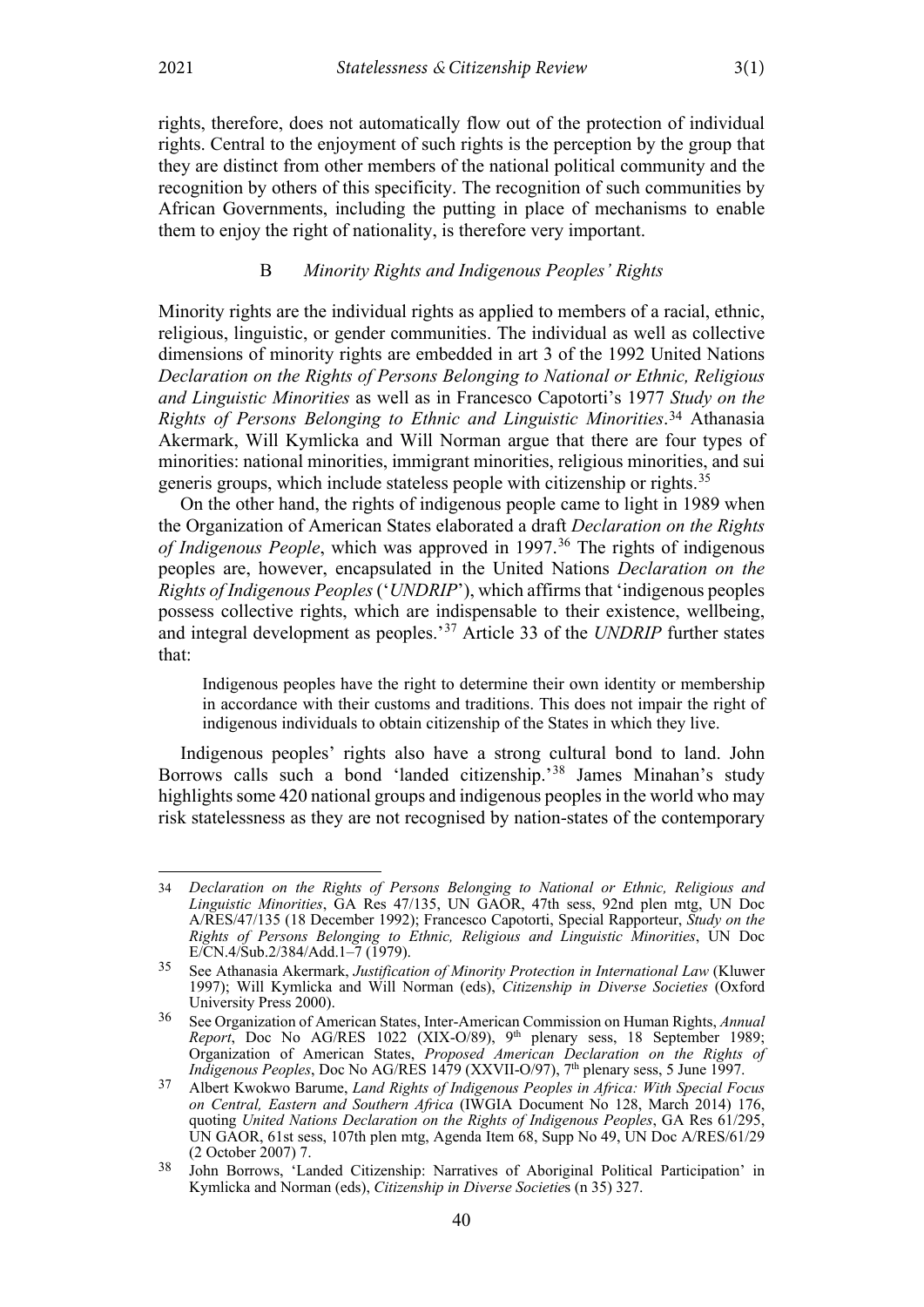<span id="page-8-9"></span>international system. [39](#page-8-1) In Africa, the term covers 'native' African populations and those defined as such by *UNDRIP* and the Commission's Working Group on 'Indigenous Populations and Communities' such as the Bororo and Pygmies. [40](#page-8-2)

The need for indigenous peoples to enjoy collective rights to nationality has been highlighted by researchers such as Willem van Genugten, Anna Meijknecht and Bas Rombouts, who argue that indigenous communities should be recognised as distinct people(s) as provided by international law.<sup>[41](#page-8-3)</sup> Cindy Holder and Jeff Conrtassel opine that many indigenous groups and communities emphasise the interdependence of individual and collective rights and recommend that a dual collective/individual rights to nationality be envisaged and enforced.[42](#page-8-4) P Juviler has, however, differentiated between minority rights, which are individual rights, and indigenous rights, which are essentially collective rights.<sup>[43](#page-8-5)</sup>

### C *Community, Populations and Peoples' Rights*

<span id="page-8-0"></span>Communities are 'groups based upon unifying and spontaneous factors essentially beyond the control of members of the group.'[44](#page-8-6) They are entities that exist on cultural units and cannot be regarded as mere aggregate of individuals. They have a high sense of belonging, willingness to preserve solidarity between them, and share a common heritage and common destiny. On the other hand, a people is plurality of persons considered as a whole. This is the case with ethnic groups, nations, or the public of a polity. The 1989 UNESCO Committee of Experts further defined a people as a group of individual human beings who enjoy some or all of the following common features: (a) a common historical tradition; (b) racial or ethnic identity; (c) cultural homogeneity; (d) linguistic unity; (e) religious or ideological affinity; (f) territorial connection; and (g) a common economic life $15$ 

Ian Brownlie argues that a people should have a 'distinct character', which depends on factors such as race or nationality, culture, language, religion and group psychology. [46](#page-8-8) In *Legal Resources Foundation v Zambia*, the African Commision on Human and Peoples' Rights extended the definition of people to 'an identifiable group of Zambian citizens by reason of their common ancestry,

<span id="page-8-1"></span><sup>39</sup> James B Minahan. *Encyclopedia of Stateless Nations: Ethnic and National Groups around* 

<span id="page-8-2"></span><sup>&</sup>lt;sup>40</sup> See Barume, *Land Rights of Indigenous Peoples in Africa with Special Focus on Central, Eastern and Southern Africa* (n [37\)](#page-7-7) 47.

<span id="page-8-3"></span><sup>41</sup> See Willem van Genugten, Anna Meijknecht and Bas Rombouts, 'Stateless Indigenous People(s): The Right to a Nationality, Including Their Own' (2014) 19(1–2) *Tilburg Law Review* 98.

<span id="page-8-4"></span><sup>42</sup> See Cindy L Holder and Jeff J Corntassel, 'Indigenous Peoples and Multicultural Citizenship: Bridging Collective and Individual Right' (2002) 24(1) *Human Rights Quarterly* 126, 128– 29.

<span id="page-8-5"></span><sup>43</sup> Peter Juviler, 'Are Collective Rights Anti-Human? Theories on Self-Determination and Practice in Soviet Successor States' (1993) 11(3) *Netherlands Quarterly of Human Rights* 267.

<span id="page-8-6"></span><sup>44</sup> See *Definition and Classification of Minorities: Memorandum Submitted by the Secretary-General*, UN ESCOR, UN Doc E/CN/4/Sub.2/85 (27 December 1949) 5 [18].

<span id="page-8-7"></span><sup>45</sup> See United Nations Educational, Scientific and Cultural Organisation, *International Meeting of Experts on Further Study of the Concept of the Rights of Peoples Final Report and* 

<span id="page-8-8"></span>*Recommendations, UN Doc SHS-89/CONF602/7 (22 Feb 1990) 7–8.* <br><sup>46</sup> Ian Brownlie, 'The Rights of Peoples in Modern International Law' (1985) 9(2) *Bulletin of the Australian Society of Legal Philosophy* 104, 107–8.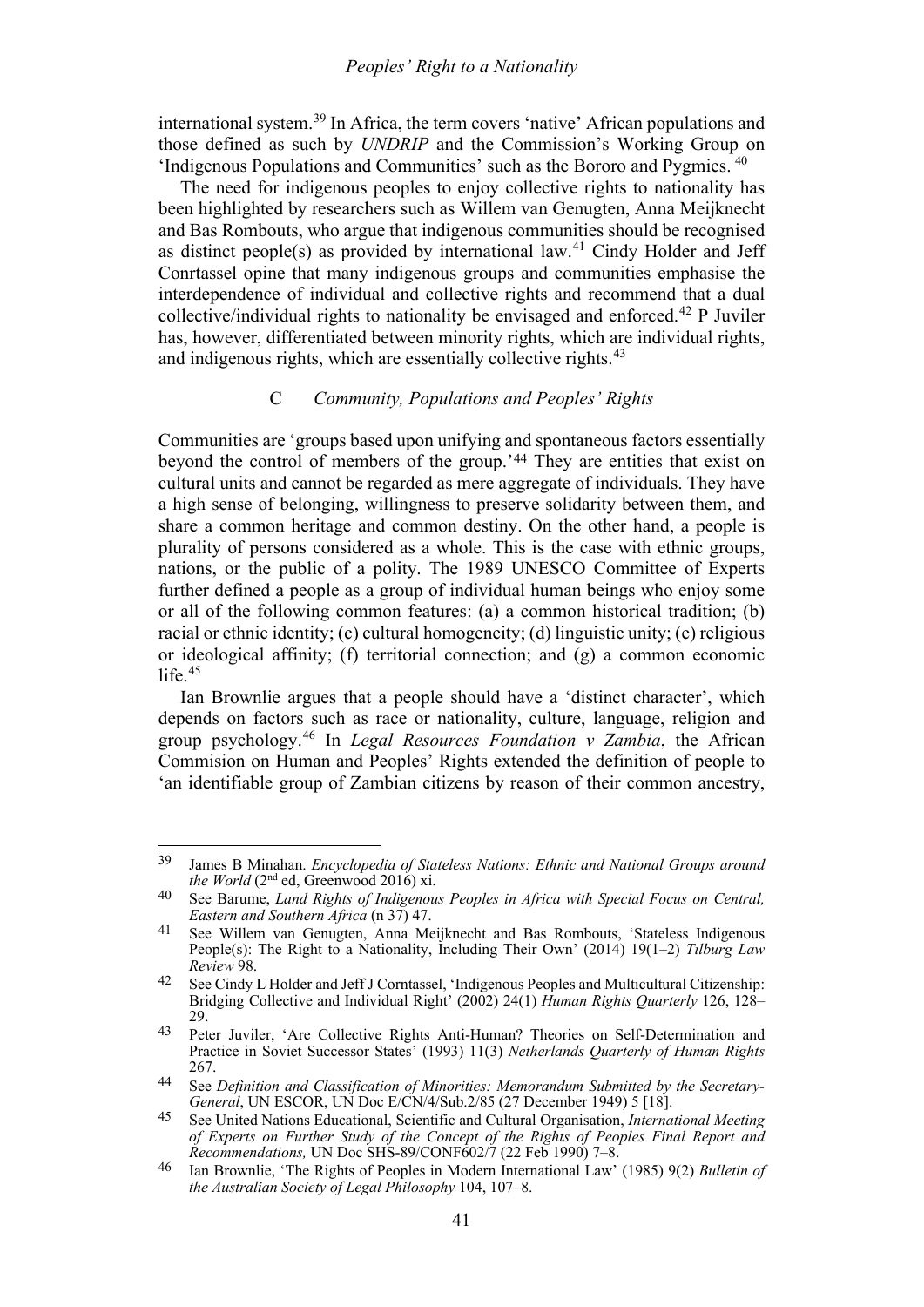<span id="page-9-7"></span>ethnic origin, language and cultural habits'.<sup>[47](#page-9-1)</sup> 'Community' rights are, therefore, a set of powers that give an individual greater participation in the management of the society. Fatash Ouguergouz contends that, as part of its rights to economic development, peoples' rights mean those of 'populations' within the state. He argues that the concept of 'populations' in French is closer to that of 'communities' in the English language.[48](#page-9-2) In fact, the terms 'populations' and 'communities' are now increasingly used interchangeably in African human rights circles such as in the 'Working Group on Indigenous Populations/Communities in Africa' of the Commission, created in 2000.<sup>[49](#page-9-3)</sup>

The term 'community' might be increasingly preferred over 'peoples' for three main reasons. Firstly, it implies the idea of a cultural bond, living together, sharing common values and being willing to preserve a certain way of life. Secondly, 'community' is less politically charged than 'peoples'. It could be appropriate for building confidence between indigenous communities and their states since most African indigenous communities do not claim statehood, but autonomy, selfgovernance, and control over their lands and resources. Thirdly, the term 'community' is most likely to include any aggregate of individuals, similar to the concepts of 'minorities' and 'groups'.

#### D *Peoples' Rights and Nationality Rights*

<span id="page-9-0"></span>According to James Minahan, a nation is 'a body of people, associated with a particular territory, that is sufficiently conscious of its unity to seek or possess a government particularly its own'. [50](#page-9-4) Paul James also holds that a nation is a stable community of people formed on the basis of a common language, territory, history, ethnicity, or physiological make up manifested in a common culture.<sup>[51](#page-9-5)</sup> From these definitions, it is clear that people are at the center of a nation. The rights of a people are therefore largely the rights of a nation. Ethnic nationalities also describe a people who share a common identity, language, culture, lineage, history, and so on. In his study on the right to self-determination in 1981, the UN Special Rapporteur on Prevention of Discrimination and Protection of Minorities, Aureliu Cristescu, stated that 'peoples', 'nations' and 'States' are holders on the right to self-determination because 'the term "peoples" applies not only to States, but also to other entities'. [52](#page-9-6)

'Nationality' is often considered to be the legal identification of a person in international law recognising a person as a subject of a recognised sovereign state; in order to make sense of the concept of nationality, it must be discussed with the

<span id="page-9-1"></span><sup>47</sup> See Ingange-wa-Ingange, 'The African Human Rights System: Challenges and Prospects' (n [13\)](#page-3-0) 223; *Legal Resources Foundation v Zambia* (African Commission on Human and Peoples' Rights, Comm 211/98, 29th ord sess, 7 May 2001).

<span id="page-9-2"></span><sup>48</sup> See Fatsah Ouguergouz (ed), *La Charte africaine des droits de l'homme et des peuples: Une approche juridique des droits de l'homme entre tradition et modernité* (Genève: Graduate Institute Publications 1993) ch 5.

<span id="page-9-3"></span><sup>49</sup> *Indigenous Peoples in Africa: The Forgotten Peoples? The African Commission's Work on Indigenous Peoples in Africa* (Report, African Commission on Human and Peoples' Rights and  $\check{I}$ WGIA 2006).

<span id="page-9-4"></span><sup>50</sup> *Webster's Unabridged Dictionary* (online at 28 April 2021) 'nation', quoted in Minahan, *Encyclopedia of Stateless Nations: Ethnic and National Groups around the World* (n [39\)](#page-8-9) xii.

<span id="page-9-5"></span><sup>51</sup> See generally Paul James, *Nation Formation: Towards a Theory of Abstract Community* (Sage Publications 1996).

<span id="page-9-6"></span><sup>52</sup> Cristescu Aureliu, Special Rapporteur, *The Right to Self-determination: Historical and Current Development on the Basis of United Nations Instruments*, UN Doc E/CN4/Sub2/404/Rev.1 (1981) 39.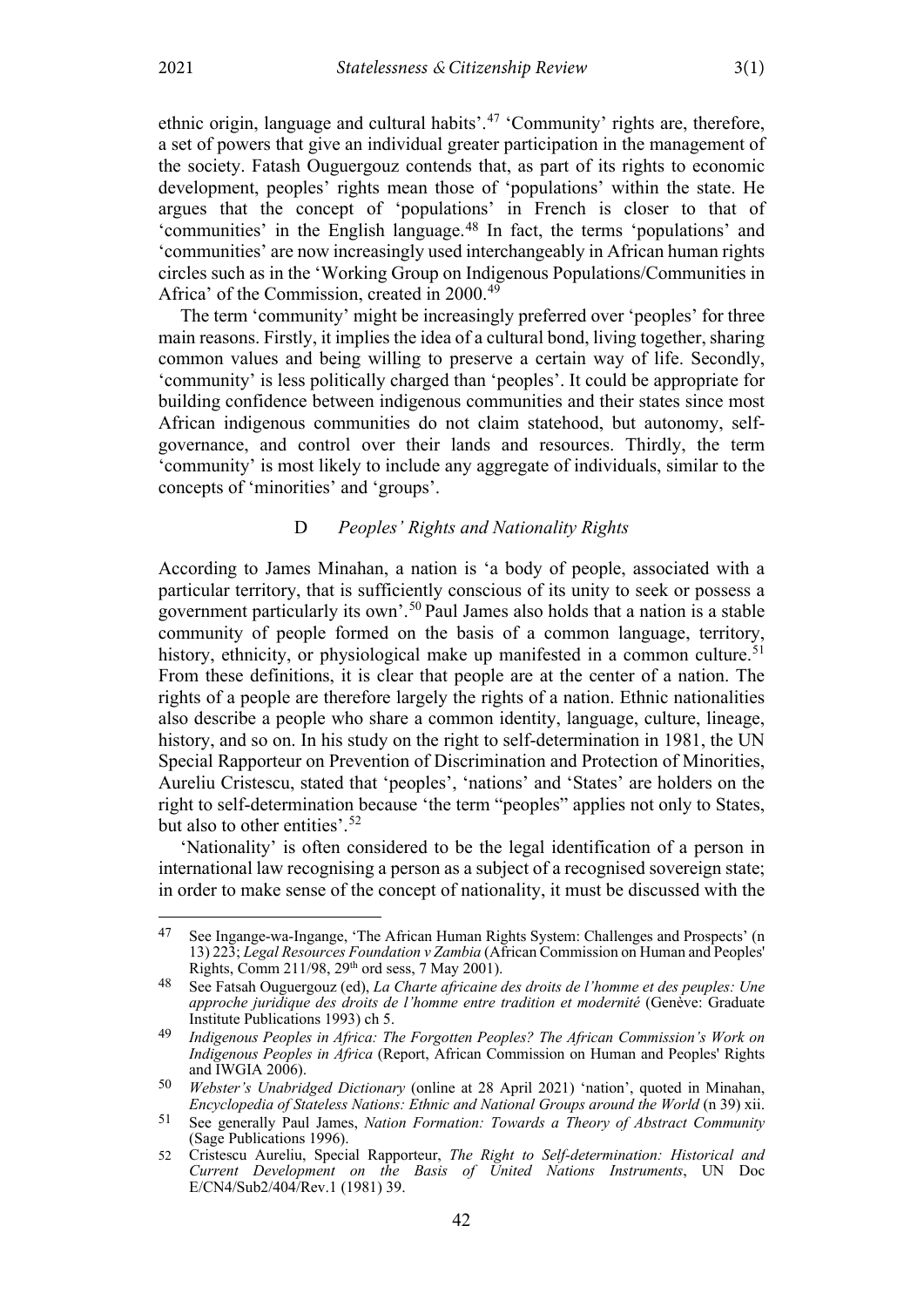#### *Peoples' Right to a Nationality*

consubstantial concept of the state, this means, the existence of a nationality presupposes the existence of a sovereign state.[53](#page-10-2) Here, international law and legal theory are unanimous, since the former defines nationality as the 'legal bond between a person and a State', while the latter analyses it either as 'the fact that an individual legally belongs to the population making up a State'.[54](#page-10-3) The right to nationality is the right to acquire, change and retain a nationality.[55](#page-10-4) The right is now exercised as individual rights, but could equally be exercised by groups, communities and people recognised by a state, which confers the right to nationality.

### E *Nationality Rights and Citizenship Rights*

<span id="page-10-0"></span>Nationality differs technically and legally from citizenship, which is a sociopolitical relationship between a person and a country. Citizenship focuses on the internal political life of a state, while nationality is a matter of international law. It is the state of being vested with the rights, privileges and duties on an individual viewed as a member of a society. Citizenship involves the condition of exercising political, civil and social rights. A person can have the nationality of a state without having a sense of belonging that accompanies citizenship. Not all people with the nationality of a particular state are full citizens as some do not have the rights to vote. In mostly federal states, the constituent federated states might confer a type of 'regional citizenship' for their natives with regard to political, economic and social rights and services, to the exclusion of other nationals of the federal state. For example, the State of Israel's Supreme Court decision of October 2013 differentiates between the 'Israeli citizenship' for all nationals of the State of Israel and 'Israeli nationality' to the constituent Jewish-Israeli, Arab-Israeli, Druze-Israeli and Circissan-Israeli people within the Israeli State.<sup>[56](#page-10-5)</sup>

### F *Statelessness and Nationality*

<span id="page-10-1"></span>Statelessness is the condition in which an individual has no formal, legal or protective relationship with any recognised state, no matter their emotional national identification. In order words, statelessness is a condition where an individual has no nationality. It can also describe the situation where an individual claims the nationality of a 'State', but that 'State' is not internationally recognised. Statelessness can also be a situation where a person has lost their nationality for security reasons or other grounds associated with fraud. Finally, it can be a situation involving deprivation of nationality through the discriminatory laws of a state, resulting in lack of 'effective nationality' due to structural and administrative causes.

The concept of statelessness is enshrined in the 1954 *Convention relating to the Status of Stateless Persons*, whose art 1(1) defines a stateless individual as 'a person who is not considered as a national by any State under the operation of its

<span id="page-10-2"></span><sup>53</sup> *The Right to Nationality in Africa* (Report, African Commission on Human and Peoples' Rights 2015) 13.

<span id="page-10-3"></span> $\begin{bmatrix} 54 & i \text{bid.} \\ 55 & i \text{OH} \end{bmatrix}$ 

<span id="page-10-4"></span><sup>55</sup> 'OHCHR and the Right to a Nationality', *United Nations Office of the High Commissioner for Human Rights* (Web Page) <https://www.ohchr.org/EN/Issues/Pages/Nationality.aspx>

<span id="page-10-5"></span><sup>56</sup> See Jay Ruderman and Yedidia Z Stern, 'Is "Israeli" a Nationality', *Israeli Democracy Institute* (Blog Post, 9 March 2014) <https://en.idi.org.il/articles/6516>.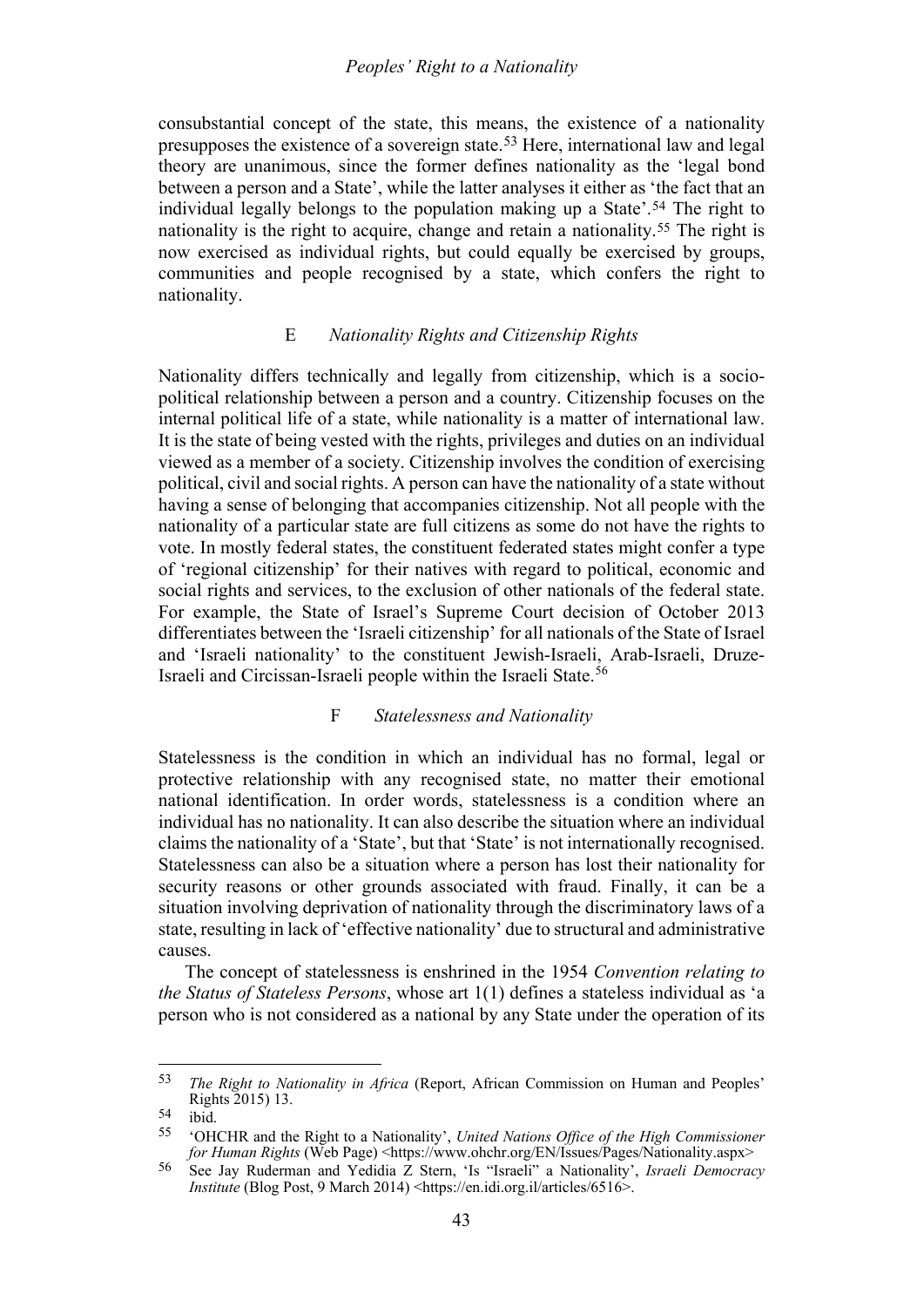<span id="page-11-7"></span>law.'<sup>[57](#page-11-1)</sup> With the rise of collective rights around the world, particularly in Africa, such a definition is outmoded for communities, groups and people. Within international organisations and the academia, there is a growing discourse on 'group Statelessness', 'Stateless minorities', and 'Stateless nations'. In fact, several studies have shown that three quarters of stateless persons in the world belong to minority groups.<sup>[58](#page-11-2)</sup> It is, however, important to know that the use of these concepts have been changing with time within the African human rights system. In the 1970s and 1980s, the use of peoples' rights was fashionable because of the clamour for independence. In 2020, with virtually almost all African states having attained their independence from foreign colonial rule, the concept of peoples' right to self-determination in human rights circles is decreasing, especially because its strong political connotation could become a source of secession of minority groups within most African countries.<sup>[59](#page-11-3)</sup> The term 'community' is now frequently used in African legal and human rights institutions and current African case law as it is more neutral and credible than 'people'.<sup>[60](#page-11-4)</sup>

The *Constitution of the Federal Democratic Republic of Ethiopia* is an African legal instrument that has long been able to make these concepts workable. Article 8 of the Constitution vests soverign powers on the Ethiopian nations, nationalities and people, while art 39 guarantees the right of self-determination to all Ethiopian nations, nationalities and people, including the right to secession. More importantly, the Ethiopian Constitution consecrates the right to nationality in art 33 and that of the nationality of children at birth in art  $36(b)$ .<sup>[61](#page-11-5)</sup> Beyond these definitions of terms and concepts, collective rights as related to nationality are better understood through a number of legal and sociological theories.

#### <span id="page-11-0"></span>THE THEORETICAL FOUNDATION OF COLLECTIVE NATIONALITY RIGHTS IV

Central to understanding the relationship between collective rights and the right to nationality have been theories such as the recognition theory, the communitarian theory and the *Ubuntu* theory. The theory of recognition has been used in explaining the mass deprivation of nationality rights of migrants, women, minority, and indigenous groups the world over. In essence, the theory holds that formal and informal forms of recognition are fundamental in individual and group identification, the sense of belonging and perception of the right to nationality. Charles Taylor argues that there is a direct correlation between recognition and nationality, because nationality is largely shaped by recognition and misrecognition by others, or even institutions and governments.<sup>[62](#page-11-6)</sup> He notes that misrecognition has an adverse impact on an individual or community's identity

<span id="page-11-1"></span><sup>57</sup> *Convention Relating to the Status of Stateless Persons*, opened for signature 28 July 1951, 189 UNTS 150 (entered into force 22 April 1954).

<span id="page-11-2"></span><sup>58</sup> See 'This Is Our Home': Stateless Minorities and Their Search for Citizenship (Report, UNHCR November 2017) 1 ('*This Is Our Home Report*').

<span id="page-11-3"></span><sup>59</sup> See Redie Bereketeab, *Self-Determination and Secession: A 21st Century Challenge to the Post-Colonial State in Africa* (Policy Notes No 5, The Nord Africa Institute 2012).

<span id="page-11-4"></span><sup>60</sup> For several years now, cases brought before the Commission have been addressed under the banner of communities rather than people. Also, the 2003 Report of the African Commission's Working Group of Experts on Indigenous Populations/Communities also solidifies the use of the term 'communities': *Report of the African Commission's Working Group of Experts on Indigenous Populations/Communities* (Report, African Commission on Human and Peoples' Rights 2005).

<span id="page-11-5"></span><sup>61</sup> See more at the *Constitution of the Federal Democratic Republic of Ethiopia*.

<span id="page-11-6"></span><sup>62</sup> See Charles Taylor, 'The Politics of Recognition' in Amy Gutman (ed), *Multiculturalism: Examining the Politics of Recognition* (Princeton University Press 1994) 23, 37–42.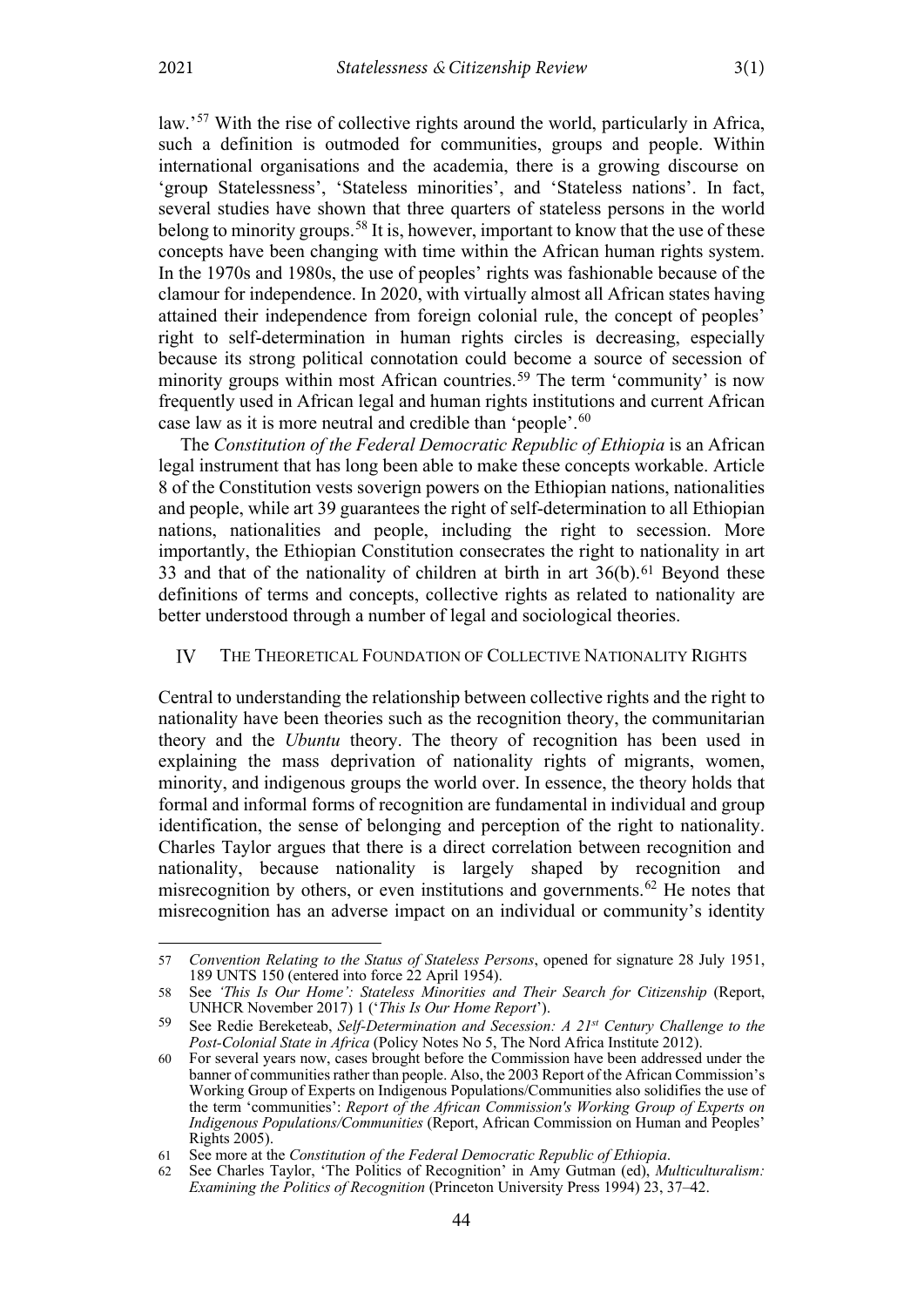and causes psychological harm, which is evident in victims of discrimination, racism, colonialism and arbitrary deprivation of nationality. $^{63}$  $^{63}$  $^{63}$ characterisation is visible in many African states where issues of statelessness or risk of statelessness occur. In addition, Axel Honneth views recognition as divisible into different dimensions, including respect, as individual equality, and esteem, as group solidarity. Through this lens, recognition is necessary to distributive justice in relation to rights, which individuals and groups are entitled to as equal nationals. Therefore, he perceives the entitlement and struggles for recognition as a competition for rights based on common and shared values with a given group. <sup>[64](#page-12-1)</sup>

Communitarism describes some form of coming together as a community and portraying virtues of togetherness and communual existence as opposed to individuality and individual existence. The communitarian theory of citizenship, which is relevant to Africa where communal or communitarian values and rights precede individual values and rights, is also useful in understanding the dynamics of collective rights in the continent. These communtarian perspectives are safeguarded in Chapter II of the *Banjul Charter* particularly in arts 27 (2), 29(7) and 29(8). According to Munamato Chemhuru, if individuals preserve, respect, and strengthen African cultural values in a way that positively influences African communal and peoples' rights, then individual rights will be guaranteed.<sup>[65](#page-12-2)</sup>

Srinvasa Myneni notes that communitarianism emphasises the connection between the individual and their community, which may be a family unit, but can also be a wider geographical location, or shared history.<sup>[66](#page-12-3)</sup> He argues that communitarians see themselves as people born with identities such as male, female, working class, Black, Jewish or Muslim, and these identities place them within certain networks of social relations, because, in reality, not all individuals hold the liberal views of individualism.<sup>[67](#page-12-4)</sup> Most communitarians hold that in order for social harmony to prevail, individual rights and political liberties must be curtailed. Amitai Etzioni has further reinforced the communitarian perspective of citizenship, stating that all citizens will embrace core values for purposes of unity, but will follow their own subcultures in other matters for purposes of diversity.<sup>[68](#page-12-5)</sup> However, he cautions that Diversity Within Unity ('DWU') should be differentiated from radical multiculturalism, arguing that DWU should not be confused with 'unity in diversity', which is a popular political slogan.<sup>[69](#page-12-6)</sup>

Finally, the indigenous African solidarity and communitarian concept of *Ubuntu*, is very relevant in understanding the collective right to nationality of a people or community in Afruca. In effect, *Ubuntu* is a Zulu word, which means humanness. It is derived from the ethical maxim, *umuntu ngumuntu ngabantu,* which means, 'a person is a person through other persons'. It means personhood

<span id="page-12-0"></span> $\frac{63}{64}$  ibid.

<span id="page-12-1"></span><sup>64</sup> See Axel Honneth, *The Struggle for Recognition: The Moral Grammar of Social Conflicts* (tr Joel Anderson, MIT Press 1992).

<span id="page-12-2"></span><sup>65</sup> See Munamato Chemhuru, 'African Communitarianism and Human Rights' (2018) 65(157) *Theoria* 37.

<span id="page-12-3"></span><sup>66</sup> See Srinvasa Myneni, *Citizenship and Emigration Law* (Asia Law House 2013) (copy on hand with the author).

<span id="page-12-4"></span> $\frac{67}{68}$  ibid 244.

<span id="page-12-6"></span><span id="page-12-5"></span><sup>68</sup> Amitai Etzioni, 'Citizenship in a Communitarian Perspective' (2011) 11(3) *Ethnicities* 336.

ibid 341.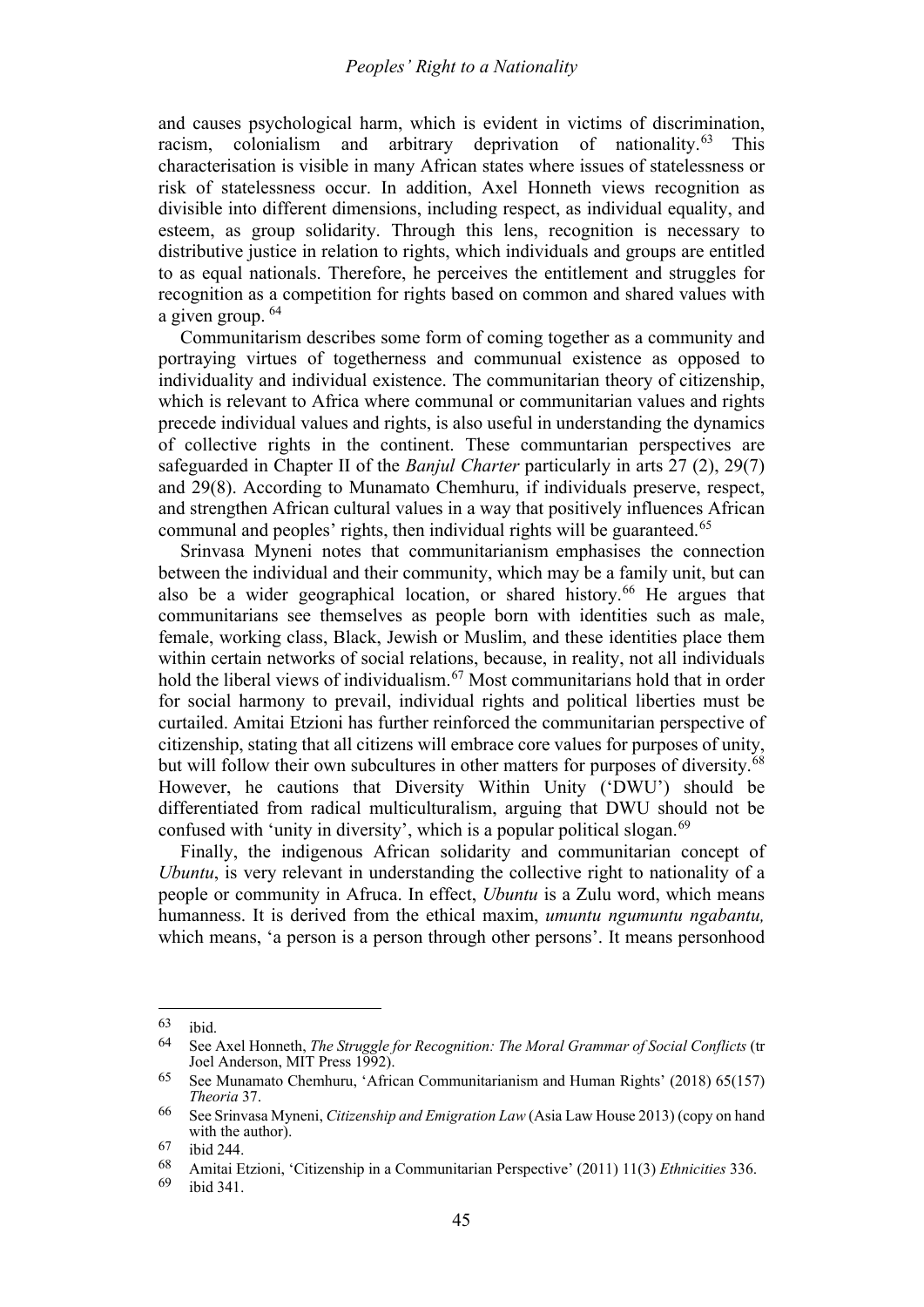and its rights could only be achieved through the values of solidarity, respect, and compassion for others.[70](#page-13-1)

There have been different interpretations to *Ubuntu*, ranging from the official legal and policy positions to those which are highly personal, and scholarly interpretations. Dirk Louw, for instance holds that *Ubuntu* serves as the spiritual foundation of many African communities and cultures.[71](#page-13-2) John Hailey, on the other hand, argues that *Ubuntu* is not just a philosophical construct but also a practical demonstration of the core values of the African communal life.[72](#page-13-3) He posits that *Ubuntu* has a role in valorising individual identity within the community. It promotes community building and collective work. It also promotes traditional conflict management through consensus-building and mediation, and it supports organisational management and effectiveness.[73](#page-13-4)

Jacob Mugumbate and Andrew Nyanguru argue that *Ubuntu* could mean sympathy, compassion, benevolence, solidarity, hospitality, generosity, sharing, openness, affirming, available, kindness, caring, harmony, interdependence, obedience, collectivity and consensus.[74](#page-13-5) The African concept of *Ubuntu* is significant to this study because it focuses on the rights of the community over those of the individual. It implies for instance, that when a community is deprived of its rights to nationality, the individual of that community cannot enjoy such a right to nationality. As stated by Ingange-wa-Ingange:

The African human rights system forcefully took up the adage 'I am because we are' and argued that it was meaningless in the African context to adopt the notion of the autonomised individual divorced from his or her social community.<sup>[75](#page-13-6)</sup>

#### <span id="page-13-0"></span> $\mathbf{V}$ MANIFESTATION OF COLLECTIVE PEOPLES' RIGHTS IN AFRICAN CASE LAW

The decisions by the various human rights' interpretative bodies in the continent such as the African Commission on Human and Peoples Rights, the Committee of the African Charter for the Rights and Welfare of the Child and the African Court of Justice have led to an emergence of a distinct African case law on peoples' and community rights. The Commission's position on peoples' rights with regard to self-determination enshrined in art 20 of the *Charter* has been evolving over time and according to specific cases. In 1981, when the *Charter* was adopted, peoples' right to self-determination referred to African people under colonial and apartheid white-dominated regimes, especially those fighting peoples' liberation wars. The Commission made a conceptual shift in its definition of the rights of peoples to self-determination in its 1992 landmark *Katangese Peoples' Congress v Zaïre*

<span id="page-13-1"></span><sup>&</sup>lt;sup>70</sup> See more at Dirk J Louw, 'Ubuntu: An African Assessment of the Religious Other' (Conference Paper, 20th World Congress of Philosophy 1998) (Conference Paper, 20th World Congress of Philosophy 1998) [<https://www.bu.edu/wcp/Papers/Afri/AfriLouw.htm>](https://www.bu.edu/wcp/Papers/Afri/AfriLouw.htm)

<span id="page-13-3"></span><span id="page-13-2"></span> $\frac{71}{72}$  ibid.

<sup>72</sup> John Hailey, 'Ubuntu: A Literature Review' (Research Paper, The Tutu Foundation 2008) 7 [<https://web.archive.org/web/20150319084943/http://www.tutufoundationuk.org:80/docum](https://web.archive.org/web/20150319084943/http:/www.tutufoundationuk.org:80/documents/UbuntuLiteratureReview_JH_Dec08.pdf) [ents/UbuntuLiteratureReview\\_JH\\_Dec08.pdf>](https://web.archive.org/web/20150319084943/http:/www.tutufoundationuk.org:80/documents/UbuntuLiteratureReview_JH_Dec08.pdf).

<span id="page-13-5"></span><span id="page-13-4"></span> $\frac{73}{74}$  ibid 13–18.<br> $\frac{73}{12}$  Jacob Mug

Jacob Mugumbate and Andrew Nyanguru, 'Exploring African Philosophy: The Value of Ubuntu in Social Work' (2013) 3(1) *African Journal of Social Work* 82, 85.

<span id="page-13-6"></span><sup>75</sup> Ingange-wa-Ingange (n [13\)](#page-3-0) 220.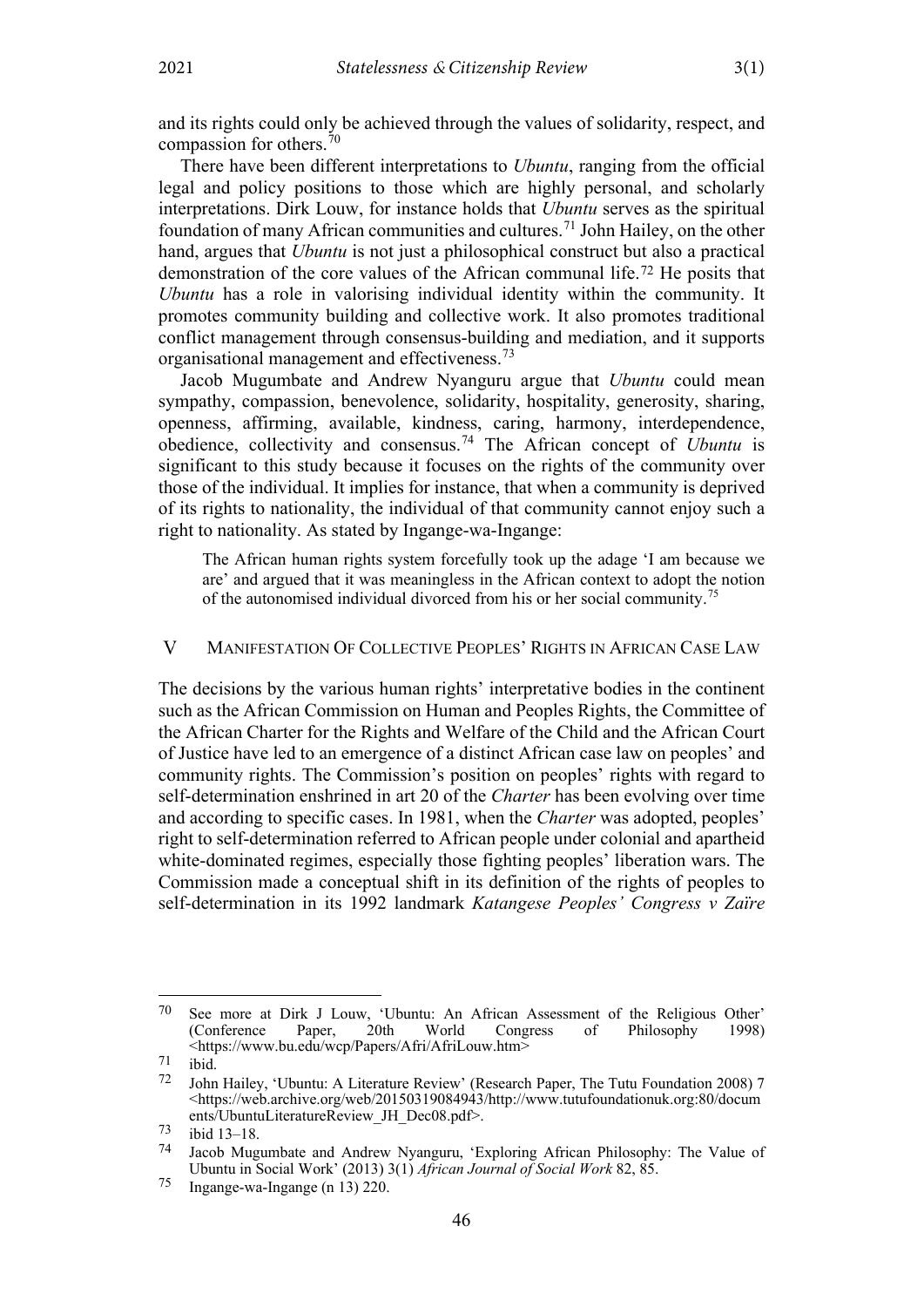#### *Peoples' Right to a Nationality*

case. [76](#page-14-0) In this decision, although the Commission did not rule in favour of the people of Katanga, it identified a number of variants to self-determination: be it that of external self-determination or internal self-determination. It then held that the Katangese people should exercise a variant of self-determination that is compatible with the sovereignty and territorial integrity of Zaire.[77](#page-14-1)

The Commission's position was, however, different with the 1997 *Casamance*  case, as it did not clearly explain the defining features of 'peoplehood' and whether the people of Casamance possess them before rejecting the claim of the Casamance separatists as a people.[78](#page-14-2) This was, however, not the case with *Gunme and the SCNC v Cameroon* in May 2009, where the Commission defined the features of 'peoplehood' in line with the 1989 definition of the UNESCO Committee of Experts and decided that:

'the people of Southern Cameroon' qualify to be referred to as a 'people' because they manifest numerous characteristics and affinities, which include a common history, linguistic tradition, territorial connection, and political outlook. More importantly they identify themselves as a people with a separate and distinct identity… It is up to other external people to recognise such existence, but not to deny it.[79](#page-14-3)

The Commission's decision in the aforementioned case is in line with the theory of recognition, whereby communities with distinct identities must be recognised by the state as a people to have a sense of belonging.

Moreover, art 20(1) on the peoples' right to existence is a condition *sine qua non* for the right to self-determination and all other peoples' rights enshrined in the *Charter*.[80](#page-14-4) It is the mother of all peoples' rights as it confers upon individuals and people a 'legal status' enshrined in art 5 of the *Charter*. [81](#page-14-5) Ingange-wa-Ingange argues that the right to existence could be applied to ethnic groups within states whose specific physical or socio-cultural existence have to be protected.<sup>[82](#page-14-6)</sup> In the *Jawara* case*,* the Commission interpreted the peoples' right to existence to include the ability to exercise their political rights to freely choose their own governments and leaders, arguing that the 1994 coup against President Jawara was 'a violation of of the Gambian peoples' right to freely choose their government entrenched in art 20(1) of the *Charter*'.[83](#page-14-7)

The Commission also consecrated the right of people to economic, social and cultural development, enshrined in art 22 in the 2003 *Endorois Community v* 

<span id="page-14-0"></span><sup>76</sup> See more at *Decisions on Communications: 75/92 Congrès du peuple katangais/ Democratic Republic of the Congo* (African Commission on Human and Peoples' Rights, 16<sup>th</sup> ord sess, 2 March 1995) <https://www.achpr.org/sessions/view?id=63>.

<span id="page-14-1"></span> $77$  ibid [4]–[6].

<span id="page-14-2"></span><sup>78</sup> *10th Activity Report of the African Commission on Human and Peoples' Rights 1996/97*  $\delta$  Commission on <https://www.achpr.org/activityreports/viewall?id=10>.

<span id="page-14-3"></span><sup>79</sup> *Decisions on Communications: 266/03 Kevin Mgwanga Gunme et al / Cameroon* (African Commission on Human and Peoples' Rights,  $45<sup>th</sup>$  ord sess, 27 May 2009) <https://www.achpr.org/sessions/descions?id=189>.

<span id="page-14-4"></span><sup>80</sup> Ingange-wa-Ingange (n [13\)](#page-3-0) 140.

<span id="page-14-5"></span><sup>81</sup> *Banjul Charter* (n [24\)](#page-5-6) art 5:

Every individual shall have the right to the respect of the dignity inherent in a human being and to the recognition of his legal status. All forms of exploitation and degradation of man particularly slavery, slave trade, torture, cruel, inhuman, or degrading punishment and treatment shall be prohibited.

<span id="page-14-6"></span><sup>82</sup> See Ingange-wa-Ingange, (n [13\)](#page-3-0) 140.

<span id="page-14-7"></span><sup>83</sup> ibid 224; *Jawara v Gambia* (African Commission on Human and Peoples' Rights, Comms 147/95, 149/96, 27th ord sess, 11 May 2000) [65]–[72].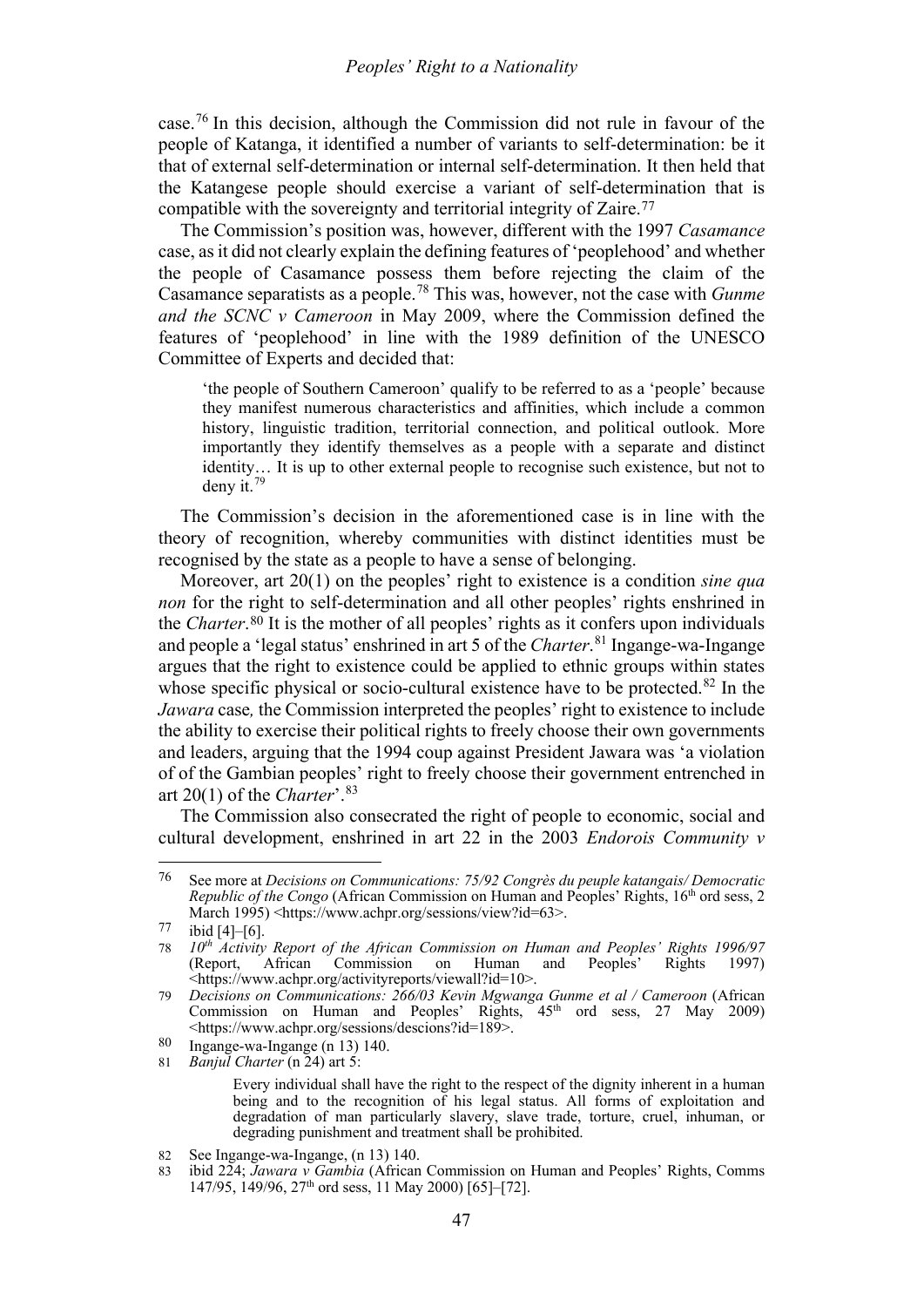*Kenya* ('*Endorois*') case, as it found the Government of Kenya guilty of evicting the Endorois people from their land to create a wildlife park.<sup>[84](#page-15-2)</sup> The Commission has also consecrated the right of a people to dispose freely of wealth and natural resources as enshrined in art 21 of the *Charter* in the 2001 *SERAC (on Behalf of) the Ogoni People v Nigeria* case, in which the Commission decided that 'with regard to a collective group, the resources belonging to it should be respected, as it has to use the same resources to satisfy its needs'.[85](#page-15-3) More importantly, the Commission also used the *SERAC (on Behalf of) the Ogoni People v Nigeria* case to consecrate art 24 of the *Charter* related to the right of a people to a satisfactory environment.<sup>[86](#page-15-4)</sup>

Apart from the African human rights system, other regional human rights systems have enshrined the promotion and protection of collective rights and have been developing a case law in that regard.<sup>[87](#page-15-5)</sup> For instance, in 2006, the Inter-American Court consecrated the peoples' collective right to property enshrined in the art 21 of the American Convention on Human Rights in the *Sawhoyamaxa Indigenous Community v Paraguay* case*.* [88](#page-15-6)

#### <span id="page-15-0"></span>VI PEOPLES' RIGHTS, NATIONALITY RIGHTS AND THE PREVENTION OF

#### <span id="page-15-1"></span>STATELESSNESS IN AFRICA

The rationale for a correlation between the collective rights of people and communities on the one hand, and promoting the right to nationality with the view of eradicating statelessness in Africa on the other cannot be understated. This right, which can apply to both individuals and recognised groups, people and communities, can play an important role in the eradication of statelessness. In effect, collective peoples' rights as embedded in art 1 of the *ICESCR*, art 27 of the *ICCPR* and arts 19–24 of the 1981 *Banjul Charter* provide a complementary framework to understand statelessness in Africa. The peoples' rights perspective is significant in the African context because of mass deprivations of citizenship rights through structural discrimination, exclusion and mass expulsions usually target groups collectively. The right to nationality is, therefore, not only an individual right, but also a collective right of communities, minority groups or people.

<span id="page-15-2"></span><sup>84</sup> See *Centre for Minority Rights Development and Minority Rights Group International and Centre on Housing and Evictions (Intervening) (On Behalf of the Endorois Welfare Council) v Kenya*, Communication No 276/2003, 46<sup>th</sup> ord sess (11–25 November 2009).

<span id="page-15-3"></span><sup>85</sup> See Ingange-wa-Ingange ([n 13\)](#page-3-0) 214; *Social and Economic Rights Action Centre (SERAC) and the Centre for Economic and Social Rights v Nigeria* (African Human Rights Commission, Comm No  $155/96$ ,  $30<sup>th</sup>$  ord sess, (27 May 2002) [45].

<span id="page-15-4"></span><sup>86</sup> *Social and Economic Rights Action Centre (SERAC) and the Centre for Economic and Social Rights v Nigeria* (n [85\)](#page-15-1) [50]–[53].

<span id="page-15-5"></span><sup>87</sup> Though it is important to note that the issue of peoples' rights, indigenous rights, in particular, have also been advanced in the Americas. The Inter-American system, through the Inter-American Commission and Court, has equally undertaken a few decisions guaranteeing the protection of indigenous people and collective rights in the region. For instance, the 2001 case of *Mayagna (Sumo) Awas Tingni Community v Nicaragua (Judgment)* (Inter-American Court of America, Series C No 79, 31 August 2001) and the 2006 case of *Sawhoyamaxa Indigenous Community v Paraguay (Judgment)* (Inter-American Court of America, Series C No 146, 29 March 2006). It is also worth noting that in 2016, the Organization of American States adopted the *American Declaration on the Rights of the Indigenous Peoples*, AG/RES.2888 (XLVI-O/16) (signed and entered into force 15 June 2016).

<span id="page-15-6"></span><sup>88</sup> See Michael Talbot, 'Collective Rights in the Inter-American and African Human Rights Systems' (2018) 49(1) *Georgetown Journal of International Law* 163, 169–70.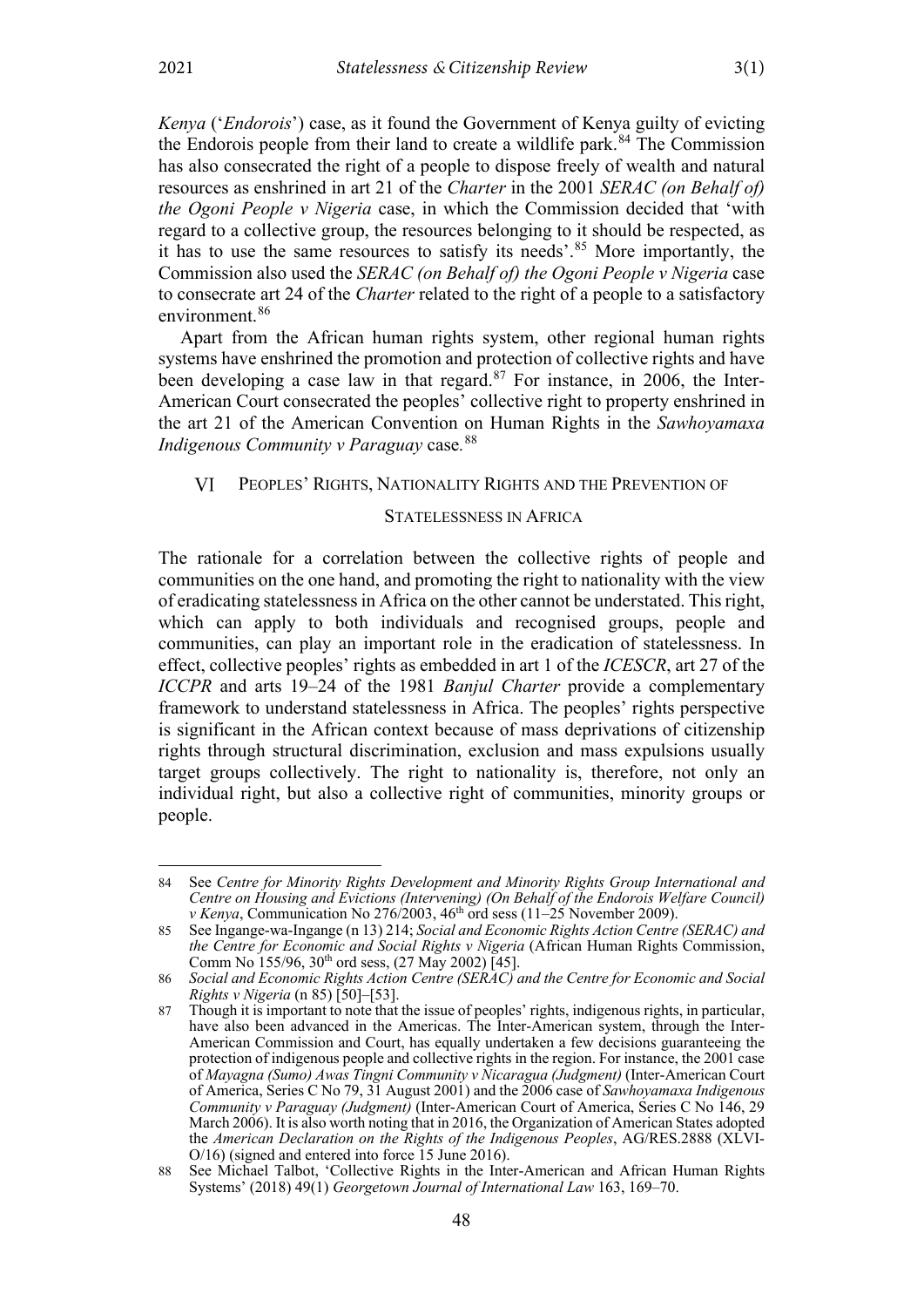In recent years, 'stateless communities', 'stateless people' and 'stateless nations' have been increasingly mentioned. [89](#page-16-0) In fact, the term 'stateless nation' was coined in 1983 by French political scientist Jacques Leruez in his book *l'Ecosse, une nation sans etat*, regarding the special status of Scotland in the United Kingdom.[90](#page-16-1) Since then, the term has been taken to describe an ethnic group, people or nation that does not possess its own state and is not the majority population in any nation-state. Members of stateless nations may be citizens of a country or countries and may be denied citizenship by countries they live in.<sup>[91](#page-16-2)</sup> The legal status given to most collectively refer to them simply as 'stateless minorities'.<sup>[92](#page-16-3)</sup> The literature on statelessness in Africa has varied from one region to another and has been marked by historical and political factors such as colonialism and state succession, historic migration, conflicts and forced displacement, elimination of political rivals, ethnic nationalism and regional integration.

Between 1960 and the 1990s, most of the statelessness-related research on the continent was centred on nationality laws. Recently, some comprehensive research on nationality and citizenship laws was done by Bronwen Manby, who showed the colonial influences on the national laws of most African countries.[93](#page-16-4) With regard to nationality rights, Manby has argued that the international regulation of nationality was historically organised for the benefit of states, rather than of people.[94](#page-16-5) In general, African nationality laws are based on *jus sanguinis* and *jus soli.*[95](#page-16-6) However, besides these two principles based on birth, two other factors influence the determination of nationality for adults: marriage to a citizen and long-term residence in a country.<sup>[96](#page-16-7)</sup> There is a similar risk of statelessness concerning ethnic or religious and linguistic minorities who are considered 'non-indigenous' to a country and have historical or cultural ties elsewhere.<sup>[97](#page-16-8)</sup> At the time of independence and the creation of new states in the continent, there were many residual 'transplanted' or historic migrant populations, who are now at risk of statelessness, because they were excluded from having the nationality of the new states. Prominent among them are the Asians, Arabs, Nubians and Somali in Kenya; the Lebanese in Sierra Leone; the Banyarwanda in the Democratic Republic of Congo and Uganda; and the Karana of Madagascar; to name a few.[98](#page-16-9)

The problem with the current human rights-based research on nationality and statelessness is that it is mostly limited to the rights of individuals and persons. The human rights perspective to has been criticised by Hannah Arendt for its overreliance on the hegemonic nation-state international system, based on state rights.

<span id="page-16-0"></span><sup>89</sup> See Minahan 'Encyclopedia of Stateless Nations, Ethnic and National Groups around the World' (n [39\)](#page-8-9); Julius Friend, *Stateless Nation: Western European Regional Nationalism and Old Nation*s (Palgrave 2012).

<span id="page-16-1"></span><sup>90</sup> Jacques Leruez, *l'Ecosse, une nation sans etat* (Presses universitaires de Lille 1983).

<span id="page-16-2"></span><sup>91</sup> Minahan, 'Encyclopedia of Stateless Nations, Ethnic and National Groups around the World' ([n 39\)](#page-8-9) xvii.

<span id="page-16-3"></span><sup>92</sup> See *This Is Our Home Report* (n [58\)](#page-11-7).

<span id="page-16-5"></span><span id="page-16-4"></span><sup>93</sup> Bronwen Manby, *Citizenship in Africa: The Law of Belonging* (Hart Publishers 2018) 39–41.

ibid 23.

<span id="page-16-6"></span><sup>95</sup> See, eg, *Member State Expert Meeting on the Draft Protocol on the African Charter of Human and Peoples Rights on the Specific Aspects on the Right to a Nationality and the Eradication of Statelessness in Africa* (Concept Note, African Union Commission, Department of Political Affairs 7–11 May 2018) 1.

<span id="page-16-7"></span><sup>96</sup> ibid.

<span id="page-16-8"></span><sup>97</sup> Katherine Southwick and M Lynch, *Nationality Rights for All: A Progress Report and Global Survey on Statelessness* (Report, Refugees International 2009) 28.

<span id="page-16-9"></span><sup>98</sup> See *This Is Our Home Report* (n [58\)](#page-11-7).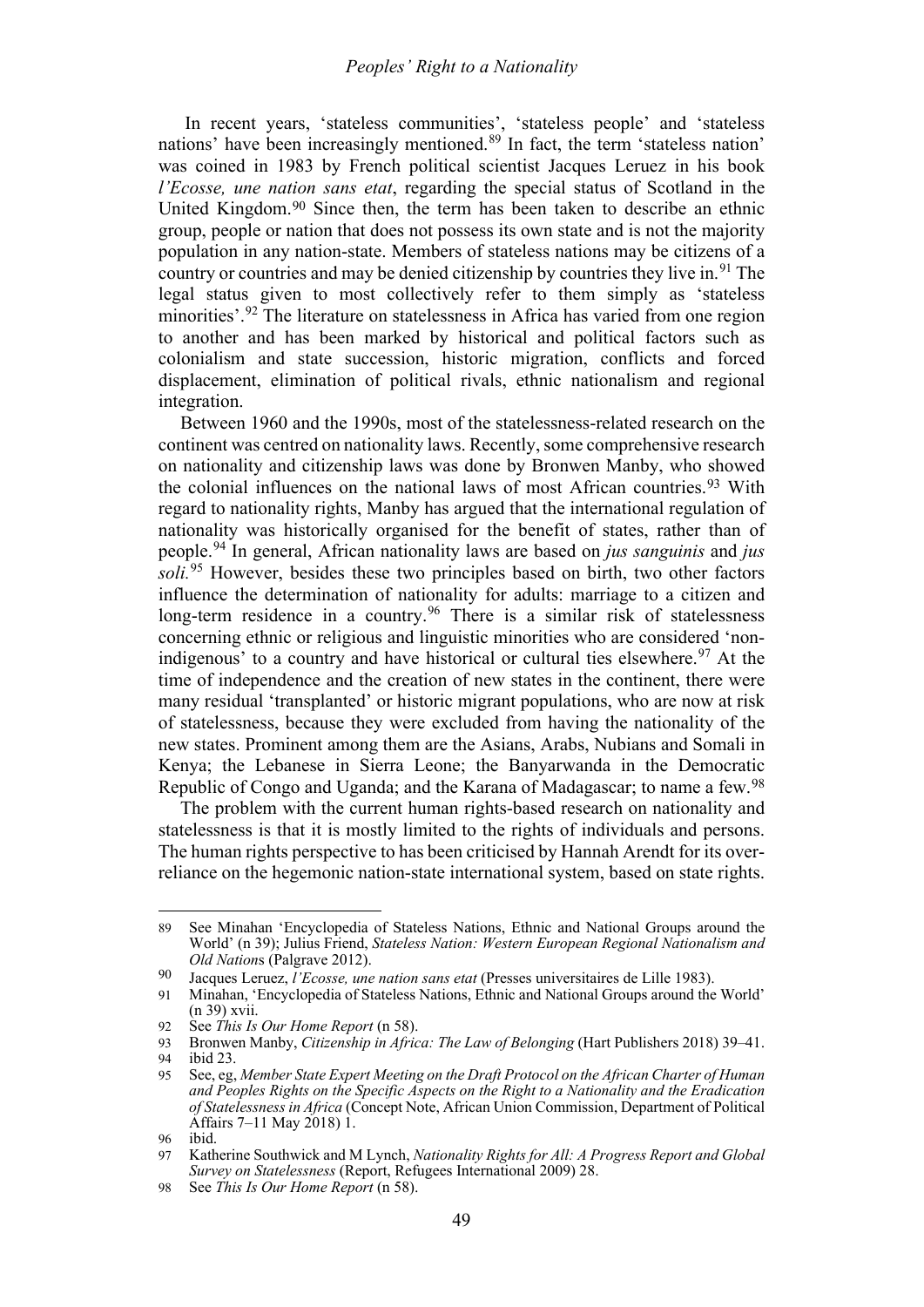She argued that the decline of the nation-state in international relations has created new forms of social contracts and sense of belonging at sub-national and supranational levels, which undermine nationality[.99](#page-17-0) Barzoo Eliassi explains that statelessness is a product of the hegemonic international system based on sovereign nation-states, which have the right to grant rights to include and exclude groups of people who are not viewed as 'core' members of the nation.[100](#page-17-1) The authority given to states by the international system to exclude persons or communities from belonging has led to discriminatory nationality laws and a high risk of group statelessness in Africa.

The African Union's perspective on the right to nationality became clearer when the African Commission on Human and Peoples' Rights ('ACHPR') requested its Special Rapporteur on Refugees, Asylum Seekers, Migrants, and Internally Displaced Persons in Africa in its Resolution 234 of April 2013 to carry out an in-depth study on the right to nationality in Africa. This was later followed by Resolution 277 of the 55th Ordinary Session of April-May 2014, where the ACHPR adopted the Study of its Rapporteur, *The Right to a Nationality in Africa*, which changed the narrative on the protection of stateless persons on the continent. It is against this background that a Draft Protocol to the *Banjul Charter* on the right to nationality and the eradication of statelessness, adopted in 2015 by the ACPHR and in July 2016 by the AU Kigali Summit, was subjected to the AU review process.[101](#page-17-2) On 17 October 2017, the Pan African Parliament also held a workshop on the right to nationality, which among other things, recommended that members should adopt the *Draft Protocol of the African Charter on Human and Peoples' Rights on the Specific Aspects of the Right to a Nationality and the Eradication of Statelessness in Africa* and include provisions on this right in their national legislation.

Between 2018 and 2020, the AU Commission organised meetings of experts to review the instrument in Johannesburg (South Africa) on 13–16 March 2018 and Abidjan (Cote D'Ivoire) on 7–11 May 2018. In February 2019, the Executive Council approved the draft Protocol and forwarded it to the Specialised Technical Committee on Justice and Legal Affairs for validation. Furthermore, during the High-Level Development Segment meeting ('HLS') of 7 October 2019 organised by UNHCR, the African Union Commission pledged that:

No later than the end of 2020, the African Union Commission commits to submit the draft Protocol to the African Charter on Human and Peoples' Rights on Specific Aspects of the Right to Nationality and Eradication of Statelessness in Africa for adoption by the AU Assembly.<sup>[102](#page-17-3)</sup>

The clamour for an African solution to the problem of nationality and the eradication of statelessness has also been prevalent within the RECs, which are the building blocks of the AU human rights system. In North Africa, the countries of the AMU ascribe to the Arab Human Rights instruments, where the right to nationality is essentially an individual right and not a group or collective peoples'

<span id="page-17-1"></span><span id="page-17-0"></span><sup>99</sup> See Hannah Arendt, *The Origins of Totalitarianism* (Harcourt, Brace & Co 1951) 267–302. 100 Barzoo Eliassi, 'Statelessness in a World of Nation-States: The Cases of Kurdish Diasporas

in Sweden and the UK' (2016) 42(9) *Journal of Ethics and Migration Studies* 1403.

<span id="page-17-2"></span><sup>101</sup> See *40th Report of the Activities of the African Commission on Human and People's Rights* (African Union, Executive Council, Doc No EX.CL/968(XXIX), 15 July 2016).

<span id="page-17-3"></span><sup>102</sup> See *The World's Stateless: Deprivation of Nationality* (Institute on Statelessness and Inclusion 2020) 44.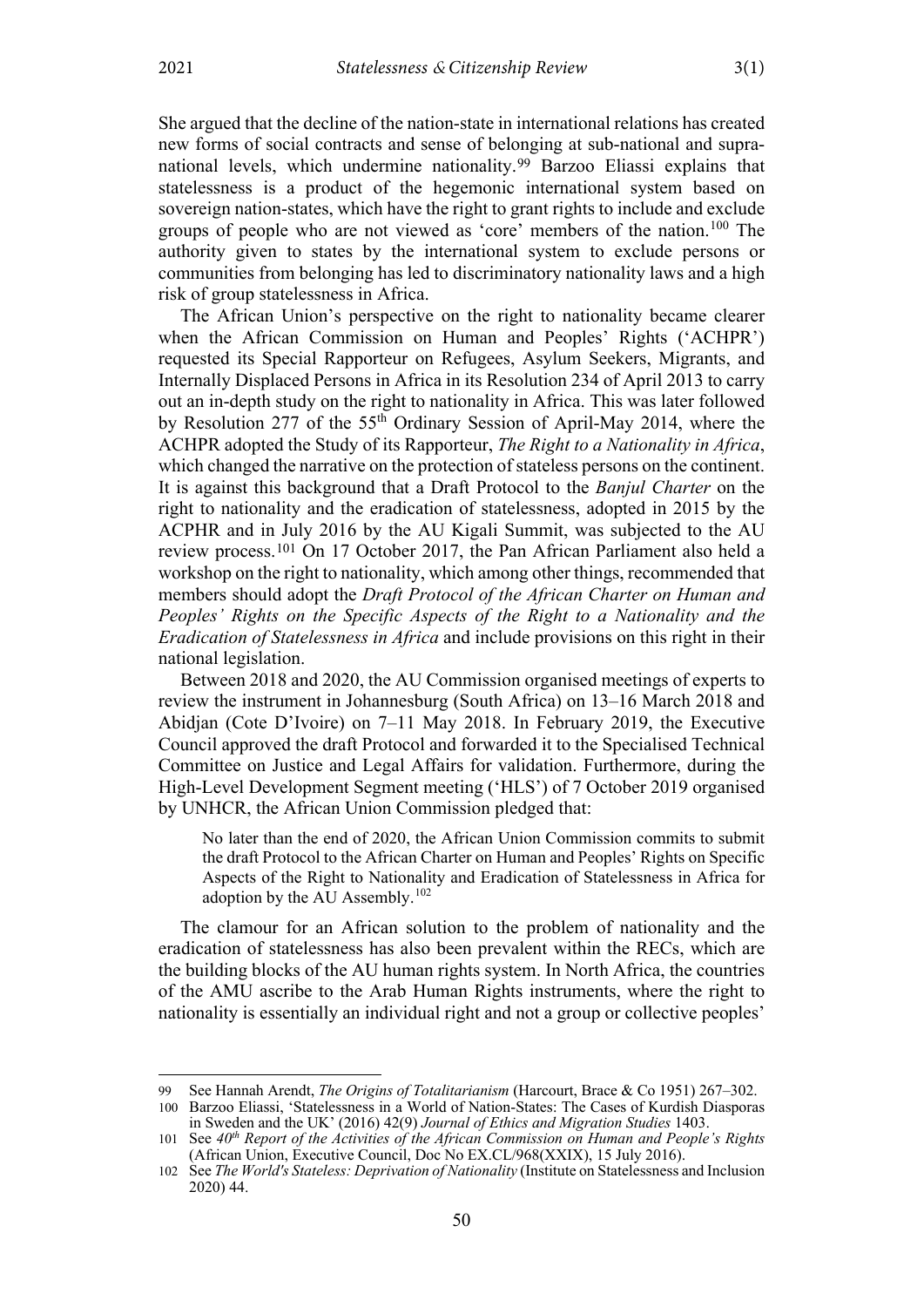rights.[103](#page-18-0) Since 2015, other RECs have also taken initiatives to move the right to nationality and statelessness agenda within the frame of the *Banjul Charter* forward.[104](#page-18-1)

An important development in the efforts to eradicate statelessness has been the establishment of national and regional statelessness determination procedures as advocated by UNHCR. In Europe, scholars such as Gábor Gyulai, Caia Vlieks and Katia Swider have described the establishment of such procedures in France, Georgia, Hungary, Italy, Latvia, Moldova, Spain, Turkey and the United Kingdom as commendable.[105](#page-18-2) Others, such as Noémi Radnai, have also been advocating for greater harmonisation of the procedures with the EU in line with the Meijers Committee for regional legal instruments and mechanisms, to ensure a standardised EU procedure on statelessness determination status.[106](#page-18-3) In Africa, the issue of statelessness determination procedures is also becoming fertile ground for researchers such as Raymond Atuguba, Francis Tuoukou and Vitus Gbang as well as Solomon Oseghale Momoh, Hanneke van Eijken and Cedric Ryngaet.[107](#page-18-4) While launching the new African Humanitarian Policy Framework, the AU Commission promised to '[support] Member States in finding appropriate solutions for Stateless persons, including identification, documentation and other necessary assistance'.[108](#page-18-5)

<span id="page-18-0"></span><sup>103</sup> See Zahra Albarazi, *Regional Report on Citizenship: The Middle East and North Africa* (Global Citizenship Observatory November 2017) 10.

<span id="page-18-1"></span><sup>104</sup> These include the 2015 *Abidjan Declaration on the Eradication of Statelessness* (signed and entered into force 25 February 2015) by the Economic Community of West African States, the 2016 *Resolution on the Prevention of Statelessness and the Protection of Stateless Persons in the SADC Region*, SADCPF40-Res 001/16 (signed and entered into force 15 November 2016) by the SADC Parliamentary Forum, the 2017 *Declaration of International Conference on the Great Lakes Region ('ICGLR') Member States on the Eradication of Statelessness*, the 2018 *N'Djamena Initiative on the Eradication of Statelessness in Central Africa*, CIRGL/CIMR/DEC/15/10/2017 (signed and entered into force 16 October 2017), just to name a few.

<span id="page-18-2"></span><sup>105</sup> Gábor Gyulai, 'The Determination of Statelessness and the Establishment of a Stateless-Specific Protection Regime' in Laura van Waas and Alice Edwards (eds), *Nationality and Statelessness under International Law* (Cambridge University Press 2014); Caia Vlieks 'Strategic Litigation: An Obligation for Statelessness Determination under the European Convention on Human Rights?' (Discussion Paper No 09/14, European Network on Statelessness 2014); Katja Swider, 'Protection and Identification of Stateless Persons Through EU Law' (Working Paper Series, Amsterdam Centre for European Law and Governance 2014).

<span id="page-18-3"></span><sup>106</sup> See Noémi Radnai, 'Statelessness Determination in Europe: Towards the Implementation of Regionally Harmonised National Statelessness Determination Procedures' (Statelessness Working Paper Series No 2017/08, Institute on Statelessness and Inclusion 2018); Noémi Radnai, 'Harmonising Standards on Statelessness Determination in Europe', *European Network on Statelessness Blog* (Blog Post, 1 March 2018) <https://www.statelessness.eu/updates/blog/harmonising-standards-statelessnessdetermination-europe>; Meijers Committee, 'A Proposal for an EU Directive on the Identification of Statelessness and the Protection of Stateless Persons' (13 October 2014) [<https://www.statewatch.org/media/documents/news/2014/oct/eu-meijers-cttee-call-for-an-](https://www.statewatch.org/media/documents/news/2014/oct/eu-meijers-cttee-call-for-an-EU-directive-on-the-identification-and-protection-of-stateles-persons.pdf)[EU-directive-on-the-identification-and-protection-of-stateles-persons.pdf>](https://www.statewatch.org/media/documents/news/2014/oct/eu-meijers-cttee-call-for-an-EU-directive-on-the-identification-and-protection-of-stateles-persons.pdf).

<span id="page-18-4"></span><sup>107</sup> See Raymond A Atuguba, Francis Xavier Dery Tuokuo and Vitus Gbang, 'Statelessness in West Africa: An Assessment of Stateless Populations and Legal, Policy, and Administrative Frameworks in Ghana' (2020) 8(1) *Journal of Migration and Human Security* 14; Solomon Oseghale Momoh, Hanneke van Eijken and Cedric Ryngaet, 'Statelessness Determination Procedures: Towards a Bespoke Procedure for Nigeria' (2020) 2(1) *Statelessness & Citizenship Review* 86.

<span id="page-18-5"></span><sup>108</sup> African Union Commission, Department of Political Affairs: Humanitarian Affairs, Refugees and Displaced Persons Division, *African Union Humanitarian Policy Framework* (20 November 2015) 13 [56].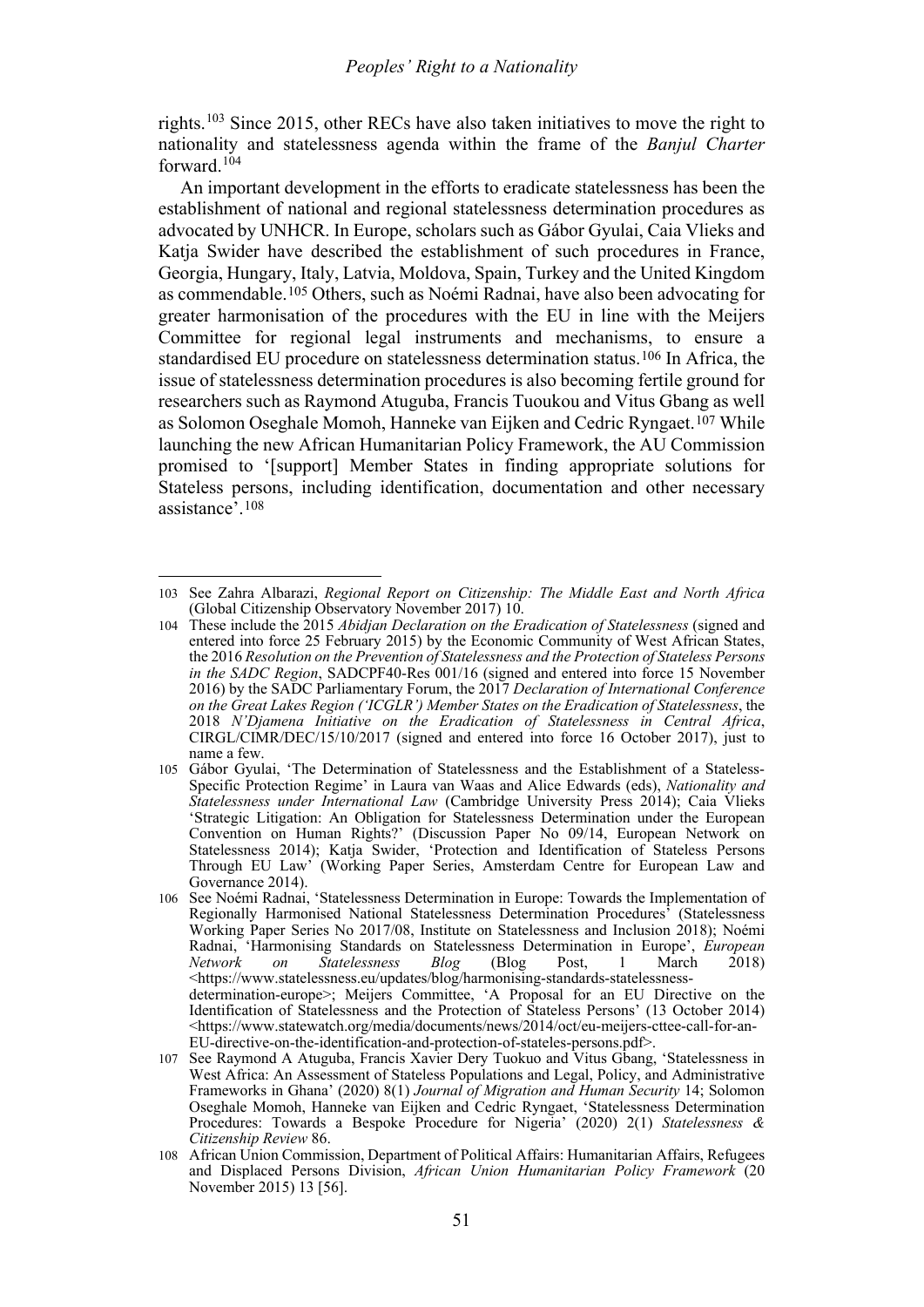In September 2020, Cote d'Ivoire became the first African country to establish a statelessness determination procedure,<sup>[109](#page-19-1)</sup> although a dozen African countries had pledged to establish such procedures during the HLS in October 2019.<sup>[110](#page-19-2)</sup> Moreover, art 21 of the Draft Protocol stipulates that African states should take all necessary measures to establish all possible frameworks to guarantee the right to nationality.

## <span id="page-19-0"></span>A *Manifestation of Individual and Collective Right to Nationality in African*

#### *Case Law*

The Commission has used its interpretative mandate to contribute to the development of a specific African case law on the right to nationality and the prevention of statelessness in the continent. Because of the absence of a specific provision on this right to nationality, the Commission has been basing its arguments on several other individual, group, and peoples' rights to find redress to human rights abuses. In making advisory opinions on individual rights to nationality, the Commission has been basing its arguments on art 2 (principle of non-discrimination), art 5 (legal status) and art 12 of the *Charter*. There have been a number of cases in which the right to nationality, based on these articles, were brought before the Commission.[111](#page-19-3)

This non-discriminatory principle can help significantly in addressing the discriminatory laws in the continent, which are contributory causes of statelessness in Africa. In this connection, the Draft Protocol has integrated the non-discrimination principle, where it stipulates that:

<span id="page-19-4"></span>The rules and practices of a State Party on nationality shall not contain distinctions or include any exclusion, or restriction or any different treatment based on grounds

<span id="page-19-1"></span><sup>109</sup> See more at 'Côte d'Ivoire Adopts Africa's First Legal Process to Identify and Protect Stateless People', *UNHCR* (4 September 2020) [<https://www.unhcr.org/news/press/2020/9/5f51f33b4/cote-divoire-adopts-africas-first](https://www.unhcr.org/news/press/2020/9/5f51f33b4/cote-divoire-adopts-africas-first-legal-process-identify-protect-stateless.html)[legal-process-identify-protect-stateless.html>](https://www.unhcr.org/news/press/2020/9/5f51f33b4/cote-divoire-adopts-africas-first-legal-process-identify-protect-stateless.html).

<span id="page-19-2"></span><sup>110</sup> 'Results of the High-Level Segment on Statelessness', *United Nations High Commissioner for Refugees* (Web Page, October 2019) <https://www.unhcr.org/ibelong/results-of-the-highlevel-segment-on-statelessness/>.

<span id="page-19-3"></span><sup>111</sup> Cases related to citizenship include: *John K Modise v Botswana* (African Commission of Human and Peoples' Rights, Comm 97/93, 28<sup>th</sup> ord sess, 6 November 2000) ('*John K Modise v Botswana*'); *Amnesty International v Zambia* (African Commission of Human and Peoples' Rights, Comm 212/98, 25th ord sess, 5 May 1999) ('*Amnesty International v Zambia*'); *Union Interafricaine des Droits de l'Homme v Angola* (African Commission on Human and Peoples' Rights, Comm 159/96, 22nd ord sess, 11 November 1997) ('*Union Interafricaine des Droits de l'Homme v Angola*'); *Organisation Mondiale Contre la Torture v Rwanda* (African Commission on Human and Peoples' Rights, Comms 27/89, 49/91 and 99/93) ('*Organisation Mondiale Contre la Torture v Rwanda*'); *Rencontre Africain pour la Défense des Droits de l'Homme v Zambia* (African Commission on Human and Peoples' Rights, Comm 71/92, 20<sup>th</sup> ord sess, October 1997) ('*Rencontre Africain pour la Défense des Droits de l'Homme v Zambia*'); *Legal Resources Foundation v Zambia* (n [47\)](#page-9-7); *Institute for Human Rights and Development in Africa v Angola* (African Commission on Human and Peoples' Rights, Comm 292/2004, 43rd ord sess, 22 May 2008) ('*Institute for Human Rights and Development in Africa v Angola*'); *Institute for Human Rights and Development in Africa (on Behalf of Sierra Leonean Refugees in Guinea) v Republic of Guinea* (African Commission on Human and Peoples' Rights, Comm 249/02, 36<sup>th</sup> ord sess, 7 December 2004) ('*Institute for Human Rights and Development in Africa (on Behalf of Sierra Leonean Refugees in Guinea) v Republic of Guinea*'); *Mouvement ivoirien des droits humains (MIDH) v Côte d'Ivoire* (African Commission on Human and Peoples' Rights, Comm  $246/02$ ,  $5<sup>th</sup>$  extraordinary sess, 29 July 2008).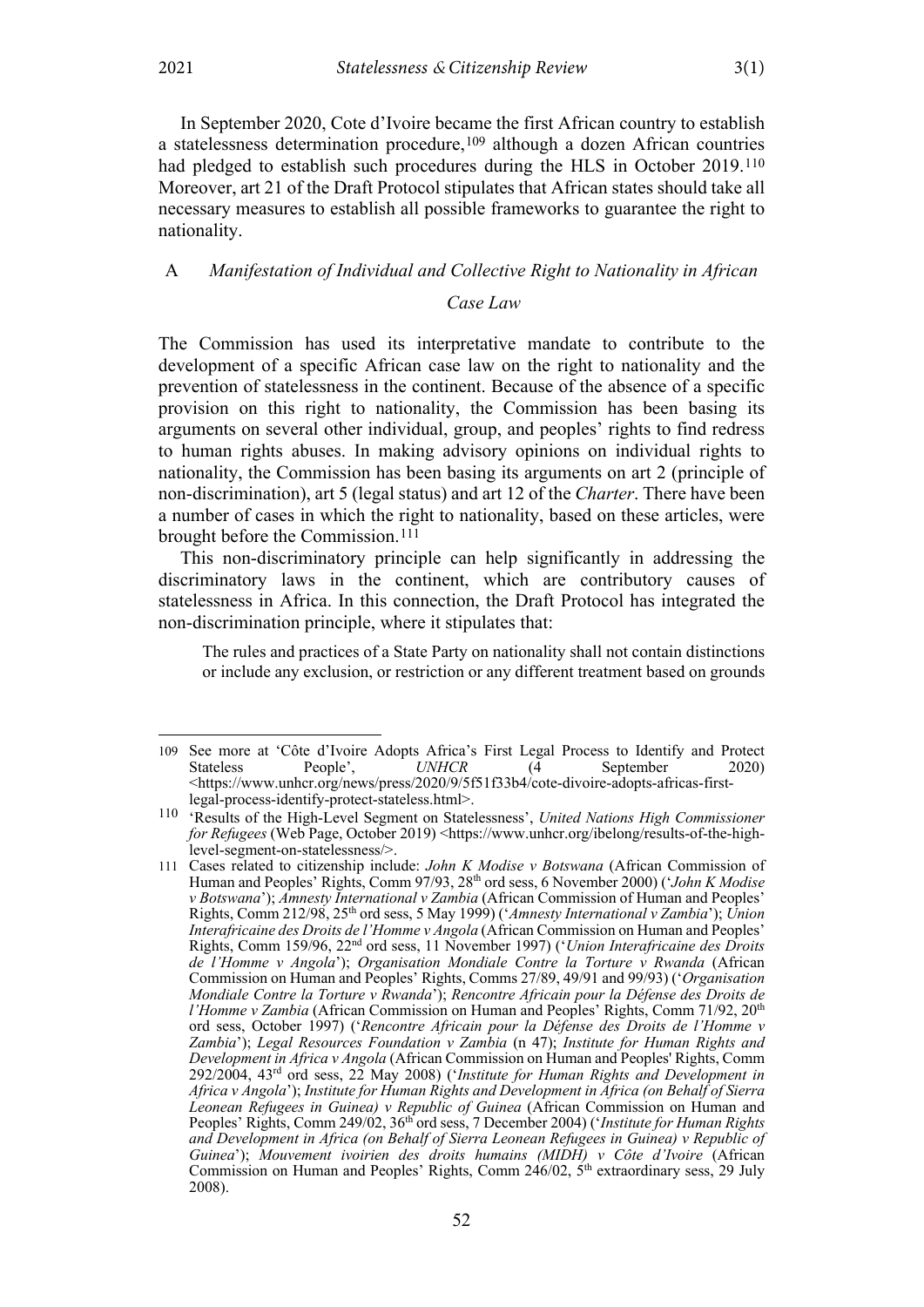#### *Peoples' Right to a Nationality*

of race, ethnic group, colour, sex, language, religion, political or any other opinion, national or social origin, fortune, disability, birth, or other status…[112](#page-20-0)

On the other hand, the principle of legal status engrained in art 5 of the *Banjul Charter* states that '[e]very individual shall have the right to the respect of the dignity inherent in a human being and to the recognition of his legal status' has developed into an African legal doctrine on nationality.<sup>[113](#page-20-1)</sup> During its 53<sup>rd</sup> Session in April 2013, for instance, the Commission consecrated this principle of legal status, which has been substantiated by case law in adopting Resolution 234, which states that:

[T]he right to nationality of every human person is a fundamental human right implied within the provisions of Article 5 of the African Charter for Human and People's Rights and essential to the enjoyment of other fundamental rights and freedoms under the Charter.<sup>[114](#page-20-2)</sup>

The Legal Status doctrine on the right to nationality has also found expression in the idea of a common legal identity, which is Goal 16 of the Sustainable Development Goals ('SDGS') and has been a major focus of the SADC countries. In August 2016, the SADC Migration Dialogue for Southern Africa ('MIDSA') in Gaborone promised to work towards a SADC Ministerial Declaration on the Right to Nationality and Statelessness.[115](#page-20-3) Moreover, in November 2016, the SADC Parliamentary Forum adopted a resolution on 'the Prevention of Statelessness and the Protection of Stateless Persons in the SADC Region', based on the promotion of a common legal identity by 2030 in accordance with Goal 16 of the Sustainable Development Goals.<sup>[116](#page-20-4)</sup>

The case law of the Commission has also used art 5 on legal status to consecrate the right to nationality, not only to individuals, but also to people and communities. In the 1998 *Legal Resources Foundation v Zambia* case, the Commission stated that the application of the term 'peoples' to a section of the population of a state or the concept of 'peoplehood' to any group of persons must include persons who are bound together by reason of common ancestry, ethnic origin, language or cultural habits.[117](#page-20-5) Frans Viljoen concludes that '[b]y adopting this approach, at least in that particular instance, the Commission gives a clear indication that a linguistic or ethnic sub-set of the population may qualify as a "people"'.<sup>[118](#page-20-6)</sup> Although this provision refers to individual rights, its reference to race and ethnic group also makes it a potential collective right to address the problem of mass expulsions.<sup>[119](#page-20-7)</sup>

<span id="page-20-0"></span><sup>112</sup> See *Draft Protocol to the African Charter* (n [10\)](#page-2-6) art 4(1).

<span id="page-20-2"></span><span id="page-20-1"></span><sup>113</sup> See generally *John K Modise v Botswana* (n [111\)](#page-19-4).

<sup>114</sup> See African Commission on Human and Peoples' Rights, *Resolution on the Right to Nationality*, Doc No ACHPR/Res.234 (LIII) 13, 53rd ord sess, 23 April 2013 <https://www.achpr.org/sessions/resolutions?id=260>. This position had already been taken in: *John K Modise v Botswana* ([n 111\)](#page-19-4) [91]; *Amnesty International v Zambia* (n [111\)](#page-19-4) [50].

<span id="page-20-3"></span><sup>115</sup> See Liesl H Muller, 'Legal Identity for All — Ending Statelessness in SADC' in *Goal 16 of the Sustainable Development Goals: Perspectives from Judges and Lawyers in Southern Africa on Promoting Rule of Law and Equal Access to Justice* (Southern African Litigation Centre 2016) 140, 143.

<sup>116</sup> ibid 142.

<span id="page-20-6"></span><span id="page-20-5"></span><span id="page-20-4"></span><sup>117</sup> *Legal Resources Foundation v Zambia* (n [47\)](#page-9-7) [73].

<sup>118</sup> See Frans Viljeon, *International Human Rights Law in Africa* (Oxford University Press 2007)  $223$ 

<span id="page-20-7"></span><sup>119</sup> See generally Tamás Molnár, 'The Prohibition of Arbitrary Deprivation of Nationality under International Law and EU Law: New Perspectives' [2014] *Hungarian Yearbook of International Law and European Law* 67.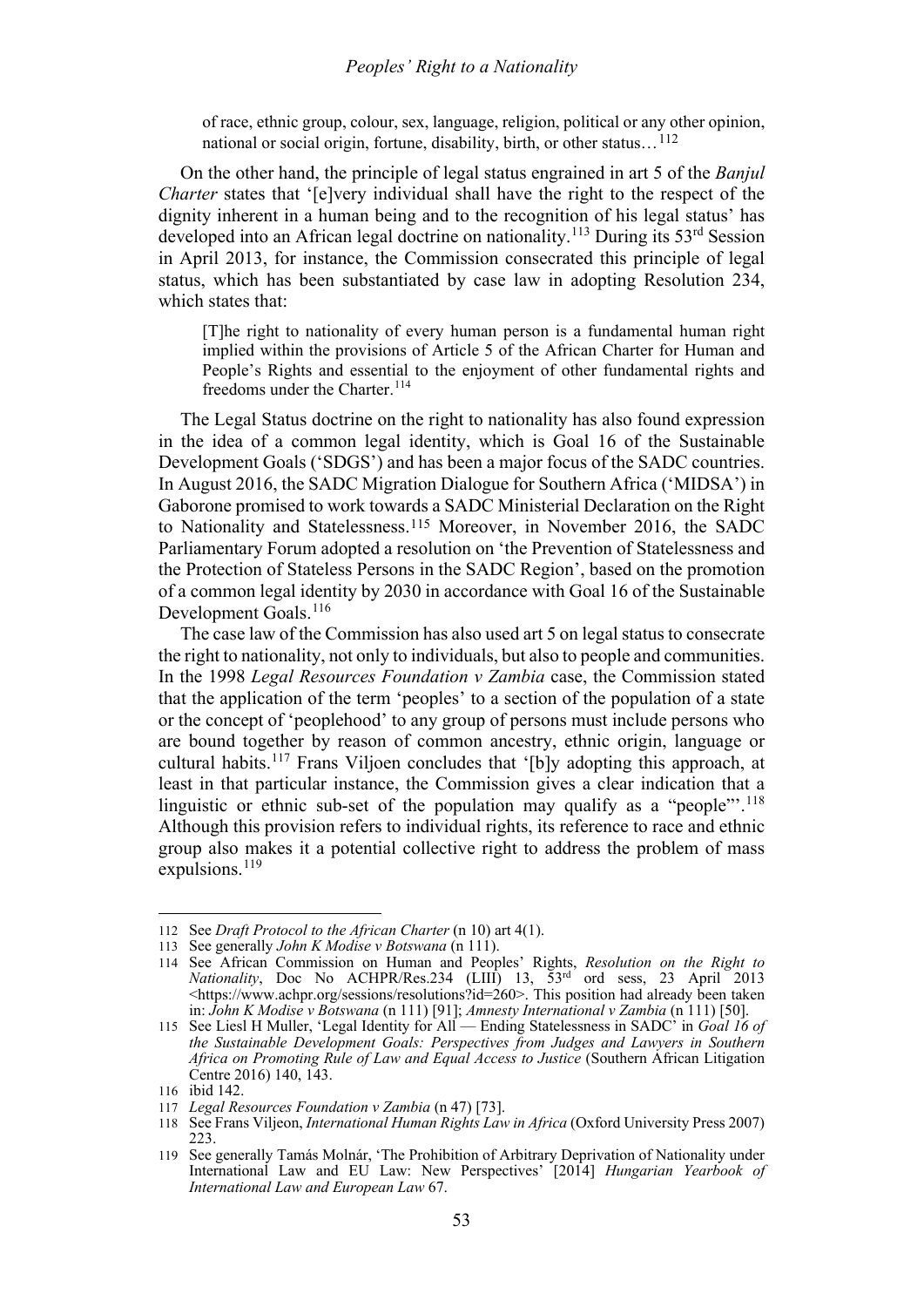In the 2015 *Nubian Community in Kenya v the Republic of Kenya* case, the Commission found that the collective complaint of the 'Nubian Community' was admissible through as assessment of merits. It focused on the rights of individuals in the community to a nationality and stated that:

[N]ationality is intricately linked to an individual's juridical personality and that denial of access to identity documents which entitles an individual to enjoy rights associated with citizenship violates an individual's right to the recognition of his juridical personality. The Commission considers that a claim to citizenship or nationality as a legal status is protected under Article 5 of the *Charter*. [120](#page-21-0)

The Commission therefore held that Kenyan Nubians were arbitrarily deprived of the effective enjoyment of their nationality, making many of them essentially stateless.[121](#page-21-1) In another 2015 landmark merits opinion, *Open Society Justice Initiative (OSJI) v Cote d'Ivoire,* the Commission ruled that the Ivoirian Government violated art 5 of the *Banjul Charter* to members of the cross-border 'Dioula Ethnic Group', split between Cote d'Ivoire and Burkina Faso, by depriving them of the right to nationality.[122](#page-21-2) The Commission has also decided on mass deportation and expulsion in the continent based on individual rights in arts 2, 7, 12 and 14 of the *Charter* to find redress in cases of mass expulsions by Rwanda, Zambia, Angola and Guinea.[123](#page-21-3)

In the 1996 *Union Inter-Africaine v Angola* case, related to the mass expulsion of West African citizens by the Government of Angola, the Commission ruled that:

Mass expulsions of any category of persons, whether on the basis of nationality, religion, ethnic, racial or other considerations, constitute a special violation of human rights. $124$ 

The right to property in art 14 of the *Charter* was also used in the 1989 *Malawi African Association v Mauritania case* in which thousands of black Mauritanians were collectively deprived of their nationalities and properties then expelled to Senegal. The Commission concluded that:

The confiscation and looting of the property of black Mauritanians and the expropriation or destruction of their land and houses before forcing them to go abroad constitute a violation of the right to property as guaranteed in Article 14.<sup>[125](#page-21-5)</sup>

In December 2004, the Commission further condemned the mass expulsion of Sierra Leoneans by the Government of Guinea as a violation of human rights in *Sierra Leone Refugees v the Republic of Guinea* case*.* [126](#page-21-6)

<span id="page-21-0"></span><sup>120</sup> *The Nubian Community in Kenya v The Republic of Kenya* (African Commission on Human and Peoples' Rights, Comm  $317/06$ ,  $17<sup>th</sup>$  extraordinary sess,  $19 - 28$  February 2015) 28–29. 121 ibid 29 [142].

<span id="page-21-2"></span><span id="page-21-1"></span><sup>122</sup> *Open Society Justice Initiative v Côte d'Ivoire* (African Commission on Human and Peoples' Rights, Comm 318/06, 28 February 2015) 11–12 [47]–[48].

<span id="page-21-3"></span><sup>123</sup> *Organisation Mondiale Contre La Torture v Rwanda* (n [111\)](#page-19-4); *Amnesty International v Zambia* (n [111\)](#page-19-4); *Rencontre Africaine pour la Defense des Droits de l'Homme v Zambia* (n [111\)](#page-19-4); *Union Inter-Africaine des Droits de l'Homme v Angola* (n [111\)](#page-19-4); *Institute for Human Rights and Development in Africa (on Behalf of Sierra Leonean Refugees in Guinea) v Republic of Guinea* (n [111\)](#page-19-4).

<span id="page-21-5"></span><span id="page-21-4"></span><sup>124</sup> *Union Inter-Africaine des Droits de l'Homme v Angola* ([n 111\)](#page-19-4) [68].

<sup>125</sup> *Malawi African Association v Mauritania* (African Commission on Human and Peoples' Rights, Comms 54/91, No 61/91, No 98/93, No 164/97, No 196/97, No 210/98, 27<sup>th</sup> ord sess, 11 May 2000) [128].

<span id="page-21-6"></span><sup>126</sup> See *Institute for Human Rights and Development in Africa (on Behalf of Sierra Leonean Refugees in Guinea) v Guinea* ([n 111\)](#page-19-4).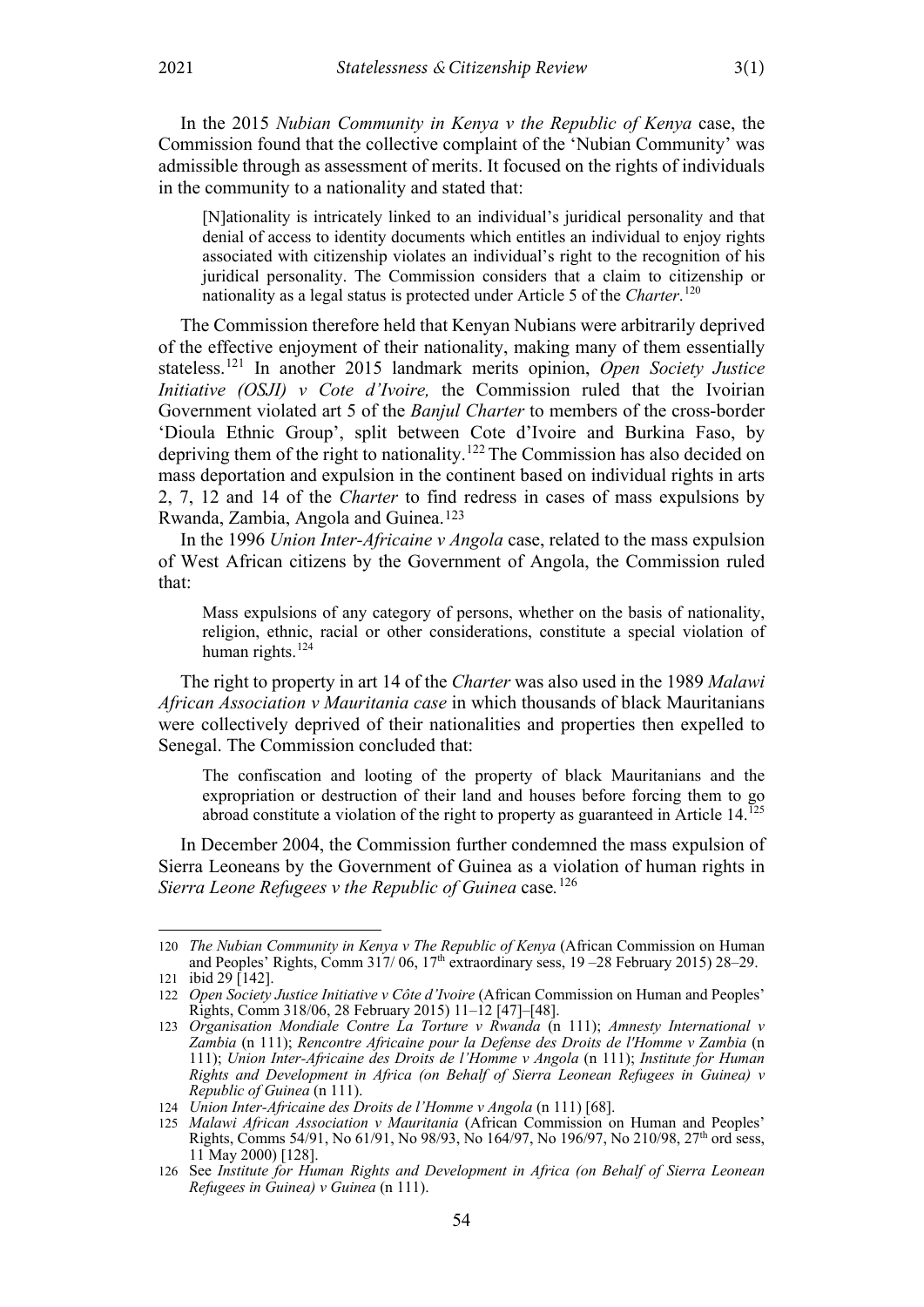Apart from the individual rights, the Commission has also been based its case law on nationality-related mass expulsions in Africa by invoking art 18 of the *Charter*, protecting the collective group rights of families. In the 1996 *Amnesty International v Zambia* case, the Commission found Zambia guilty of forcible expulsion of the complainants and breaking up their families, which was in violation of arts 18(1) and 18(2) of the *Charter*. The Commission also condemned the Angolan Government in the *Union Inter-Africaine des Droits de l'Homme v Angola* case for violating art 18 by deporting hundreds of West African migrants, and thereby separating their families. It maintained the same rationale in the *Malawi African Association v Mauritania* case*.* At the level of the case law developed at the level of RECs, the East African Community ('EAC') Court of Justice in 2016 condemned the failure of the EAC institutions to investigate and provide redress for the illegal expulsion of immigrants in Tanzania under its 'Operation Kimbunga' of 2003.[127](#page-22-0)

Apart from the Commission, there is also a growing case law in Africa on the right to nationality and child statelessness by the African Committee of Experts on the Rights and Welfare of the Child ('ACERWC') based on violations of arts 3 and 6 of its *Charter*. In March 2011, for instance, the ACERWC passed a decision on the landmark *IHRDA and OSJI on Behalf of Children of Nubian Descent in Kenya v Kenya* case*,* in which it held that it 'cannot overemphasize the overall negative impact of statelessness on children', stating that:

[A]s much as possible, children should have a nationality beginning from birth ... Moreover, by definition, a child is a person *below* the age of 18 (Article 2 of the African Children's Charter) and the practice of making children wait until they turn 18 years of age to apply to acquire a nationality cannot be seen as an effort on the part of the State Party to comply with its children's rights obligations.<sup>[128](#page-22-1)</sup>

There was also the ACERWC decision of 2018 on the case of *African Centre of Justice and Peace Studies (ACJPS) and Peoples' Legal Aid Centre (PLACE) v the Republic of Sudan*, in which the Committee further elucidated the relationship between the right to a nationality as protected in arts 6 and 3 of the *African Charter on the Rights and Welfare of the Child*[129](#page-22-2) on non-discrimination, concluding that the applicant had been arbitrarily deprived of her Sudanese nationality.[130](#page-22-3)

Since its inception, the African Court on Human and Peoples Rights has also been contributing to the development of a specific African case law on the right to nationality and the prevention of statelessness in the continent. On 22 March 2018, for instance, it handed its first judgment on a case related to the right to nationality

<span id="page-22-0"></span><sup>127</sup> See *East African Law Society v Secretary General of EAC (Reference No 7 of 2014)* [2016] EACJ 113 (22 March 2016).

<span id="page-22-1"></span><sup>128</sup> *Institute for Human Rights and Development in Africa (IHRDA) and Open Society Justice Initiative (on Behalf of Children of Nubian Descent in Kenya) v the Government of Kenya* (African Committee of Experts on the Rights and Welfare of the Child, Decision No 002/Com/002/2009, 22 March 2011) 10 [46], 9 [42].

<span id="page-22-2"></span><sup>129</sup> The *African Charter on the Rights and Welfare of the Child* is a regional human rights treaty that sets out rights and defines principles for the status of children on the continent: *African Charter on the Rights and Welfare of the Child*, adopted 11 July 1990, OAU Doc CAB/LEG/24.9/49 (entered into force 29 November 1999).

<span id="page-22-3"></span><sup>130</sup> See African Committee of Experts on the Rights and Welfare of the Child, *African Centre of Justice and Peace Studies (ACJPS) and Peoples' Legal Aid Centre (PLACE) v the Republic of Sudan* (African Committee of Experts on the Rights and Welfare of the Child, Decision No 002/2018, 31<sup>st</sup> ord sess, 29 November 2018).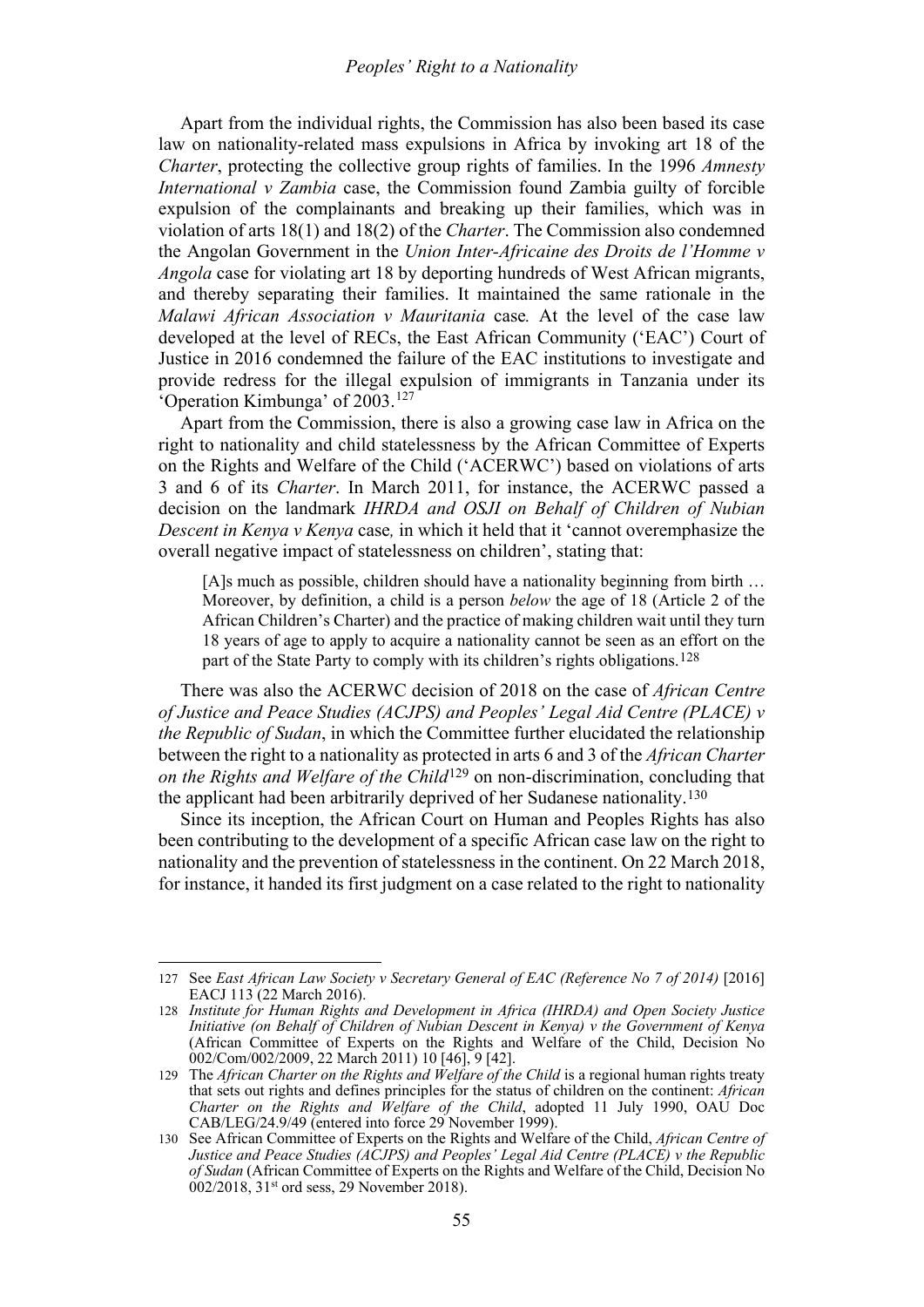and prevention of statelessness in the *Anudo Ochieng Anudo v Tanzania* case.[131](#page-23-1) Interestingly, the judgment did not rely on the precedents of the Commission that 'a claim to citizenship or nationality as a legal status is protected under art 5 of the *Charter*'. Instead, it relied on universal principles such as art 15 of the *UDHR* and art 13 of *ICCPR* to rule that states must prove that a complainant does not have citizenship. Among other things the Court stressed that:

[B]y declaring the Applicant an 'illegal immigrant' thereby denying him Tanzanian nationality, which he has, until then enjoyed, without the possibility of an appeal before a national court, the Respondent State violated his right to have his cause heard by a judge within the meaning of Article  $7(1)(a)$ , (b), and (c) of the ICCPR.<sup>[132](#page-23-2)</sup>

The Court further noted that the *Tanzanian Citizenship Act* contains gaps in as much as it does not allow citizens by birth to 'exercise judicial remedy where their nationality is challenged as required by international law'.[133](#page-23-3) It is the opinion of the Court that the respondent state has the obligation to fill the said gaps. The *Anudo Ochieng Anudo v Tanzania* case was also followed by that of *Robert John Penessis v United Republic of Tanzania*, the latter being the second case decided by the Court that considers the right to a nationality. Here, the Court affirmed its commitment to protection of the right to a nationality as per art 15 of the *UDHR*, in line with the reasoning in *Anudo*.[134](#page-23-4) The Court drew on African Commission case law to state that the right to a nationality is implied within art 5 of the *African Charter* on the 'right to the respect of the dignity inherent in a human being and to the recognition of his legal status' and also affirmed views previously developed in its own decisions and those of the African Commission on the burden of proof in such cases.[135](#page-23-5)

<span id="page-23-0"></span>There have also been cases of collective right to nationality and risk of statelessness in Africa decided outside the continent. In December 1973, the European Court of Human Rights ruled in *East African Asians v the United Kingdom* that the 1968 *Commonwealth Immigrants Act* of the UK Government was discriminatory and deprived many East African Asians of their British nationality, which could result in statelessness.[136](#page-23-6) Similarly, mass deprivation of nationality and the risk of statelessness have also been addressed by the case law of other regional human rights bodies such as the Inter-American Court. In September 2013, for instance, the Supreme Court of Dominican Republic stripped some 200,000 persons of Haitian descent of their Dominican nationality.<sup>[137](#page-23-7)</sup> This led to the 2014 *Case of Expelled Dominicans and Haitians v Dominican Republic*, where the Inter-American Court explained that when regulating the granting of

<span id="page-23-1"></span><sup>131</sup> *Anudo Ochieng Anudo v Tanzania (Judgment)* (African Court on Human and Peoples' Rights, App No.012/2015, 22 March 2018).

<span id="page-23-2"></span><sup>132</sup> ibid [115].

<span id="page-23-3"></span><sup>133</sup> ibid [116].

<span id="page-23-4"></span><sup>134</sup> *Robert John Penessis v United Republic of Tanzania (Judgement)* (African Court on Human and Peoples' Rights, App No.013/2015, 28 November 2019 ('*Penessis v Tanzania*'); see also Bronwen Manby and Clement Bernardo Mubanga, '*Robert John Penessis v United Republic of Tanzania (Judgement)* (African Court on Human and Peoples' Rights, App No.013/2015, 28 November 2019)' (2020) 2(1) *Statelessness & Citizenship Review* 172.

<span id="page-23-5"></span><sup>135</sup> *Penessis v Tanzania* (n [134\)](#page-23-0) [84].

<span id="page-23-7"></span><span id="page-23-6"></span><sup>136</sup> See *East African Asians v United Kingdom* (1973) 3 EHHR 76.

<sup>137</sup> See *TC/0168/13*, 23 September 2013 (Constitutional Court of the Dominican Republic).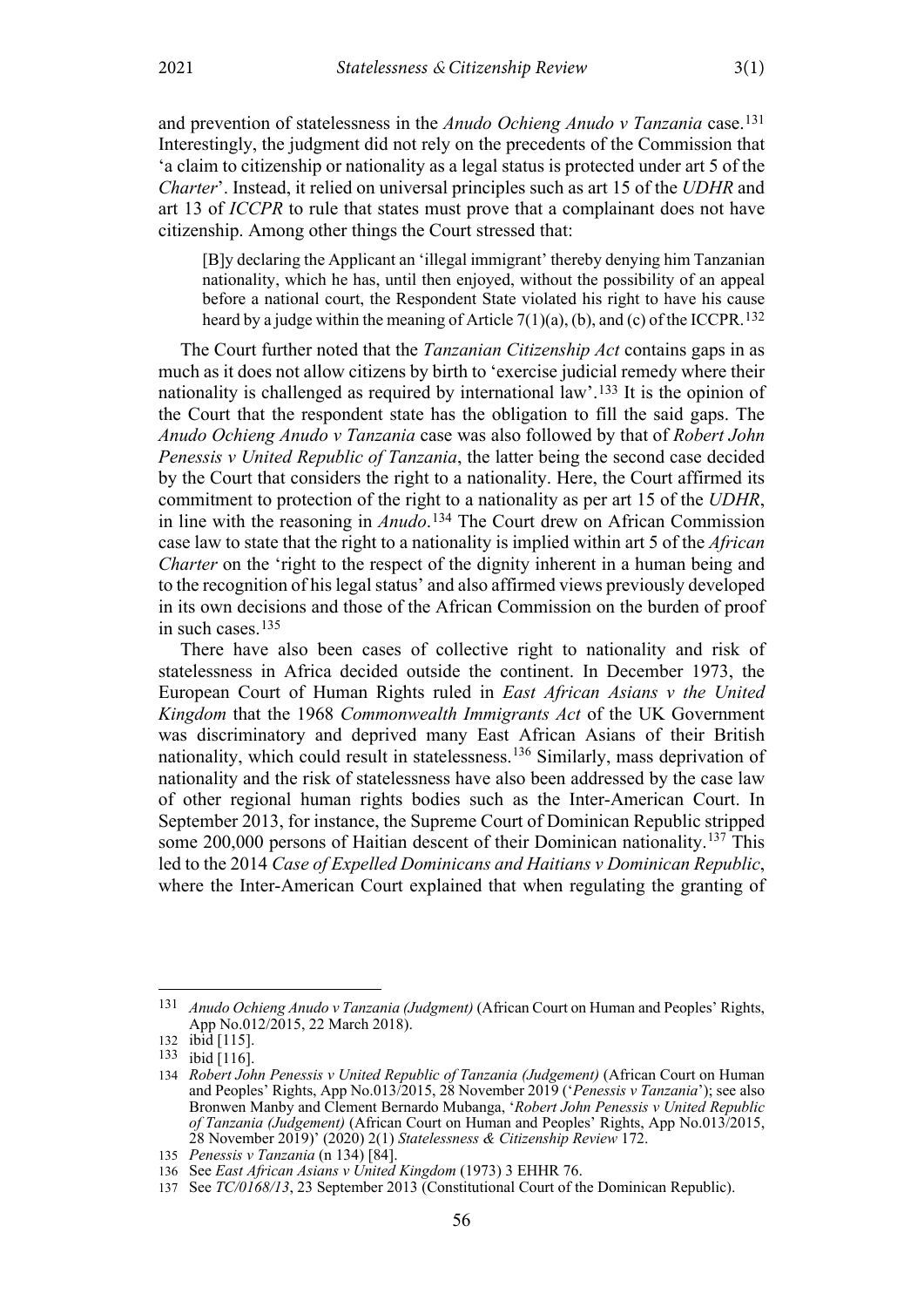<span id="page-24-0"></span>nationality, states must avoid rendering persons stateless and must not discriminate in the right to nationality.<sup>[138](#page-24-1)</sup>

#### VII CONCLUSION

From the aforementioned discussions on current practice related to collective peoples' and community rights on the African continent, it is evident that the right to nationality in Africa can take place at different levels, namely the state, the community and the individual levels. This article has shown that a people or a community could collectively present a case for a right to nationality in Africa, because of the communitarian values of *Ubuntu* and the provisions of the *Banjul Charter*, which make collective rights a reality. The *Banjul Charter* has made provisions for many rights to be enjoyed as individual, group and collective peoples' rights and the 2001 *SERAC (on Behalf of) the Ogoni People v Nigeria* case has shown the indivisibility, interdependence and interrelatedness of individual, group and people's rights in the continent. The right to nationality is one of those cross-cutting rights that could be conferred by the state and enjoyed as an individual, group, people and community right. This study has shown that when nationality-related rights are violated, the Commission, Committee or Courts have resorted to individual, group and peoples' rights provisions of the *Charter* to address the violation and issue remedies.

However, the African interpretative bodies such as the Commission, the Committee and the Court have no real follow-up, implementation and enforceability mechanisms. There is also no legally prescribed consequence for a signatory's non-compliance with their recommendations.<sup>[139](#page-24-2)</sup> Consequently, African states have been slow and not very consistent in addressing and abiding by the decisions and recommendations from the Commission, Committee and Court. For instance, in *Institute on Human Rights and Development and Open Society Justice Initiative v Kenya (*'*Kenyan Nubian children case*'),[140](#page-24-3) the affected children still face discrimination in birth registration, which puts them at risk of statelessness.[141](#page-24-4) In the *Endorois case*, the implementation by the Kenyan Government is equally slow in spite of the organisation of community workshops, strategic exchanges with community members and allies, the Government and the Commission.<sup>[142](#page-24-5)</sup> Moreover, given the fact that litigation is expensive and that many persons whose rights to nationality are being violated is because they belong to particular communities or people, future actions will be more constructive and in the interest of all if they target collective peoples' right to nationality.

The collective peoples' rights perspective to understanding statelessness in Africa is further grounded in the African communitarian system and belief in

<span id="page-24-1"></span><sup>138</sup> See *Case of Expelled Dominicans and Haitians v Dominican Republic* (*Judgment*) (Inter-American Court of Human Rights, Series C No 282, 28 August 2014) [<https://corteidh.or.cr/docs/casos/articulos/seriec\\_282\\_ing.pdf>](https://corteidh.or.cr/docs/casos/articulos/seriec_282_ing.pdf).

<span id="page-24-2"></span><sup>139</sup> See Morne van der Linde and Lirette Louw, <sup>T</sup>Considering the Interpretation and Implementation of Article 24 of the African Charter on Human and People's Rights in the Light of the SERAC Communication' (2003) 3(1) *African Human Rights Law Journal* 167. [<https://www.corteidh.or.cr/tablas/R21586.pdf>](https://www.corteidh.or.cr/tablas/R21586.pdf).

<span id="page-24-3"></span><sup>140</sup> *Institute on Human Rights and Development and Open Society Justice Initiative v Kenya (Kenyan Nubian children)* (Judgement) (African Committee of Experts on the Rights and Welfare of the Child, Case No. 02/2010, 22 March 2011).

<span id="page-24-4"></span><sup>141</sup> See *Implementation of the Nubian Minors v Kenya* (Briefing Paper, African Committee of Experts on the Right and Welfare of the Child February 2014).

<span id="page-24-5"></span><sup>142</sup> See 'The Endorois Case' *ESCR-Net* (Web Page, 5 June 2018) <https://www.escrnet.org/news/2018/endorois-case>.